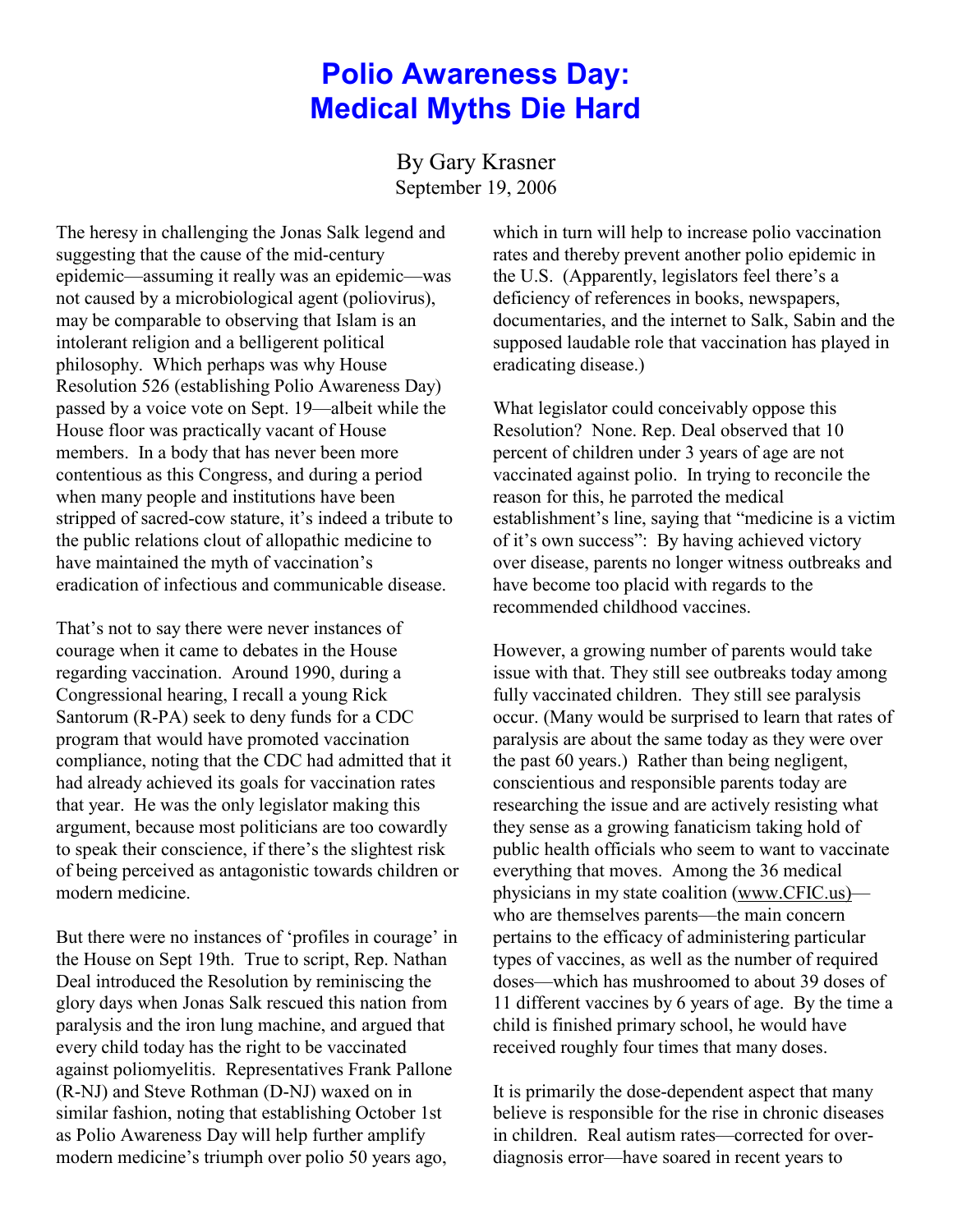epidemic proportions in the U.S. and developed nations. Many more journal articles have been associating vaccinations to the rise in autoimmune diseases like type-1 diabetes and asthma—which in children have more than doubled since 1980 in places where air pollution has sharply declined. Attentiondeficit disorder has also doubled since that time; diabetes and learning disabilities have tripled, chronic arthritis now affects nearly one in five Americans.

Controversies swirl around particular mandated vaccines, like pertussis (in DPT) and measles (in MMR). The aggressive campaigns to mandate the risky hepatitis-b vaccine (for children with negligible risk for the disease) and the precipitous approval of the rotavirus vaccine (subsequently withdrawn from

the market for its adverse effects) have led many to conclude that state health agencies appear far too eager to maximize vaccination rates at any cost—not just to maximize receipt of federal grants that are directly matched to state vaccination levels—but also as a reaction to bad publicity: High rates of vaccination makes it appear that there's popular acceptance of it, as well as vindicate their medical paradigm—the standard infectious disease theory which has become a cornerstone of their profession. In an ironic cycle, the Supreme Court's perception in 1905 that there was a popular consensus behind smallpox vaccinations led it to affirm compulsory vaccination laws. ("Deliberation By Consensus" at [http://americandaily.com/article/1165\)](http://americandaily.com/article/1165))

## **Lessons: Smallpox in Brief**

In other words, vaccine mandates force vaccination rates to rise, which supposedly demonstrates to the courts that there's popular support for vaccination, which emboldens legislators to enact more mandates, which provides justification for health officials to clamor for more mandates and more money for the development of more vaccines, which leads to more vaccines administered, and back again. It's government by legislative fiat, then by judicial fiat, followed by medical fiat. Proof of scientific effectiveness or safety—if it ever enters the process at all—always employs limited in-house rule sets which may sometimes yield objectively useful results for individual vaccines (depending on the nature of the test), but never poses questions to test the efficacy of the *theory and practice* of vaccination.

The converse situation plays an important role as well: If little or no outbreaks occur among populations with low vaccination rates, then the credibility of mainstream medical authorities would suffer. Before allopathy's well-oiled public relations machine kicked into gear in earnest by 1914, that's precisely what occurred with smallpox vaccination in the 18th and 19th centuries: Smallpox was among the socalled "filth" diseases. It occurred in the burgeoning cities of Europe and Russia where defecating upstream and drinking the water downstream was not always among the proscribed practices in city planning. Not only had poor

sanitation and nutrition lay the foundation for these diseases, it was also compulsory smallpox vaccination campaigns in the late 19th and early 20th centuries that played a major role in decimating the populations of Japan (48,000 deaths), England & Wales (44,840 deaths, after 97 per cent of the population had been vaccinated), Scotland, Ireland, Sweden, Switzerland, Holland, Italy, India (3 million—all vaccinated), Australia, Germany (124,000 deaths), Prussia (69,000 deaths—all revaccinated), and the Philippines. Epidemics ended, or had never occurred, in cities where smallpox vaccinations were either discontinued or never begun, and also after sanitary reforms were instituted (Most notably in Munich-1880, Leicester-1878, Barcelona-1804, Alicante-1827, India-1906, etc.).

Before health agencies and schools of public health were completely taken over by allopathic medicine, the great legacy of the sanitary reformers—Max von Penttenkofer, James T. Briggs, Dr. John Snow, Edwin Chadwick, Florence Nightingale, Dr. Southwood Smith—was that they were able to eradicate cholera, yellow fever, tuberculosis, typhus, typhoid, scarlet fever, diptheria, whooping cough, measles and the bubonic plague long before vaccinations were developed or routinely used. In many nations, mortalities from smallpox hadn't begun to decline until the citizenry revolted against compulsory smallpox vaccination laws. For example, the town of Leicester from 1878 to 1898 stood in stark contrast to the rest of England where thousands were dying from

 $\mathcal{L}_\text{max}$  , and the set of the set of the set of the set of the set of the set of the set of the set of the set of the set of the set of the set of the set of the set of the set of the set of the set of the set of the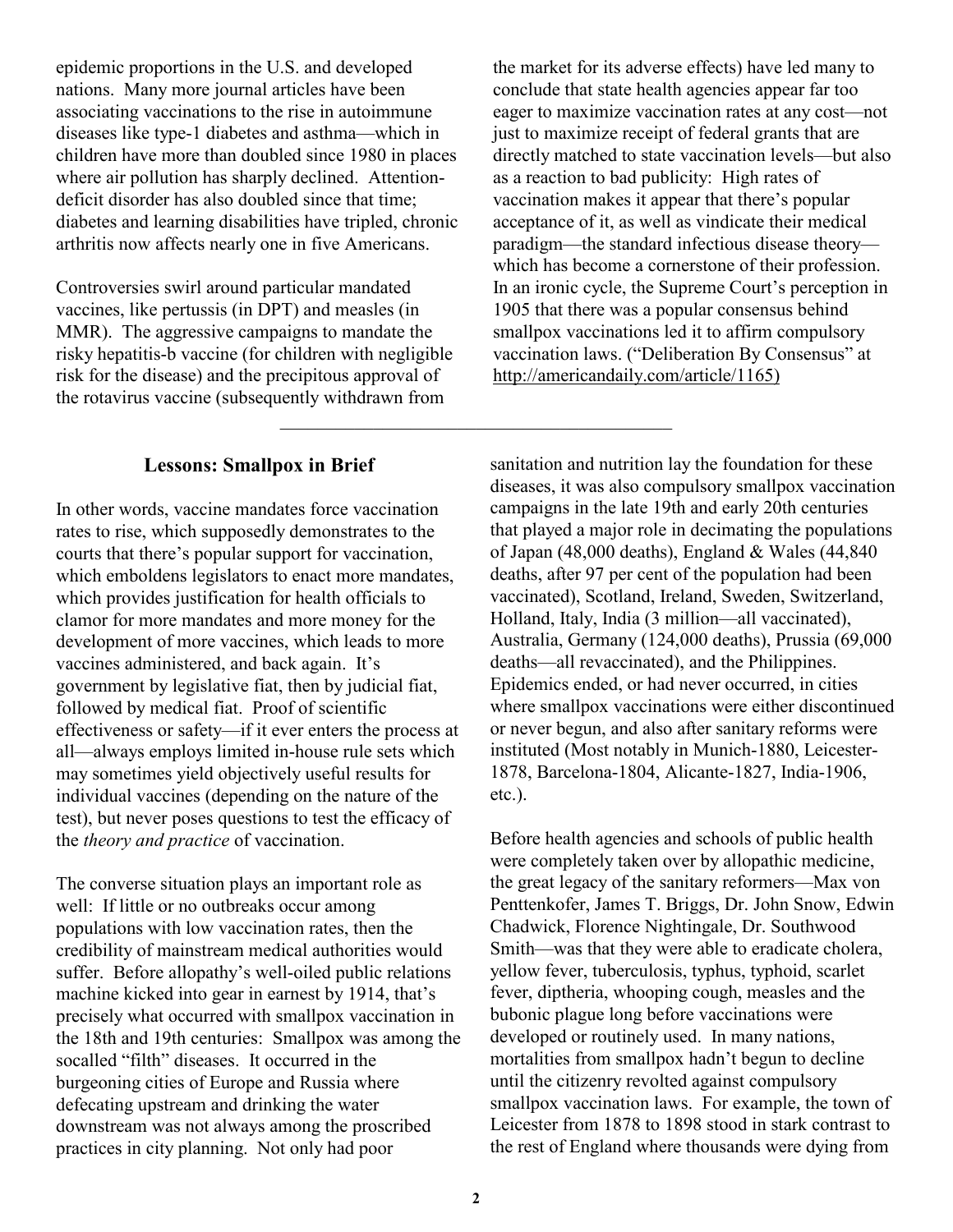the aggressive half century-old government mandatory immunization campaigns.

By 1907 the Vaccination Acts of England were repealed, with the help of some of the world's preeminent scientists who had turned staunchly against vaccination: Alfred Russel Wallace (one of the founders of modern evolutionary biology and zoogeography, and co-discoverer with Charles Darwin of the Theory of Natural selection), Charles Creighton (Britain's most learned epidemiologist and medical historian), William Farr (epidemiologist and medical statistician, first to describe how seasonal epidemics rise and fall—known today as Farr's Law"), and the renowned Dr. Edgar M. Crookshank, Professor of Bacteriology and Comparative Pathology in King's College, London, and author of the scathing scientific critique of vaccination, *The History and Pathology of Vaccination* (1889). But before the law was amended in 1898 to include a conscientious exemption clause, an average of 2,000 parents per year were jailed and prosecuted—some repeatedly for resisting vaccination. Large numbers went to prison in default of paying fines. Hundreds had their homes and possessions seized.

By 1919, England and Wales had become one of the least vaccinated countries, and had only 28 deaths from smallpox, out of a population of 37.8 million people. By contrast, during that same year, out of a population of 10 million—all triply vaccinated over the prior 6 years—the Philippine Islands registered 47,368 deaths from smallpox.

### **Compulsory Vaccination Negates the Spirit of Informed Consent**

Before allopathic medicine could rewrite the history of smallpox, a century had to pass to ensure that prior generations—who had actually lived that history had died off. Since the rebellion against the draconian 1907 Vaccination Acts and to date, Britain has not instituted any compulsory vaccination laws. But the U.S. has. They're known as the "no shots, no school" laws. The enforcement of these mandates vary from state to state. In New York, the medical exemption from the requirement is practically useless, as public health officials routinely veto the clinical judgments of private care pediatricians who certify

that a child may be susceptible to adverse reactions to a vaccine.

The religious waiver is also difficult to obtain. The federal district court which found the prior NY statute unconstitutional in 1987 had warned that "defining 'religion' for legal purposes is an inherently tricky proposition", and that sincerity testing "must be undertaken with extreme caution". Yet local schools boards in NY are granted wide discretion in screening religious applicants for the waiver. Some school districts subject parents and extended family members to hours of depositions with attorneys for the school, and require every family member's medical records. So intrusive are some of these inquiries that the chairman of the Health Committee in the state assembly—a staunch advocate of both vaccination and the First Amendment, as well as the longest presiding chairperson of this committee in NY's history—became the prime sponsor of legislation to amend the exemption provisions to have these religious tribunals terminated.

Some school administrators extract information from parents that goes well beyond the parents' descriptions of their religious beliefs. Some parents are denied the waiver because they give their children aspirin, pain killers, foods with artificial ingredients, or take their children to the pediatrician or dentist (etc.). Indeed, some school systems employ screening regimes so restrictive as to require recipients of the religious waiver to reject the entire pharmacopoeia of modern medicine, as well as the medical advice and directives of their physicians, school nurses, or public health officials. In short, to qualify for the religious waiver in many school districts, parents must demonstrate a lifestyle akin to that of a 7th-century Tibetan monk.

In the best tradition of "heads I win, tails you lose", for parents to withhold some of these medical services—including vaccinations themselves—could lead to a finding of maltreatment and a petition to remove the children from parental custody: A child's vaccination status is listed in the risk assessment instrument used by child welfare caseworkers, and an unvaccinated or undervaccinated child requires there be a full (and intrusive) investigation of the parents by the state's children's protective services agency.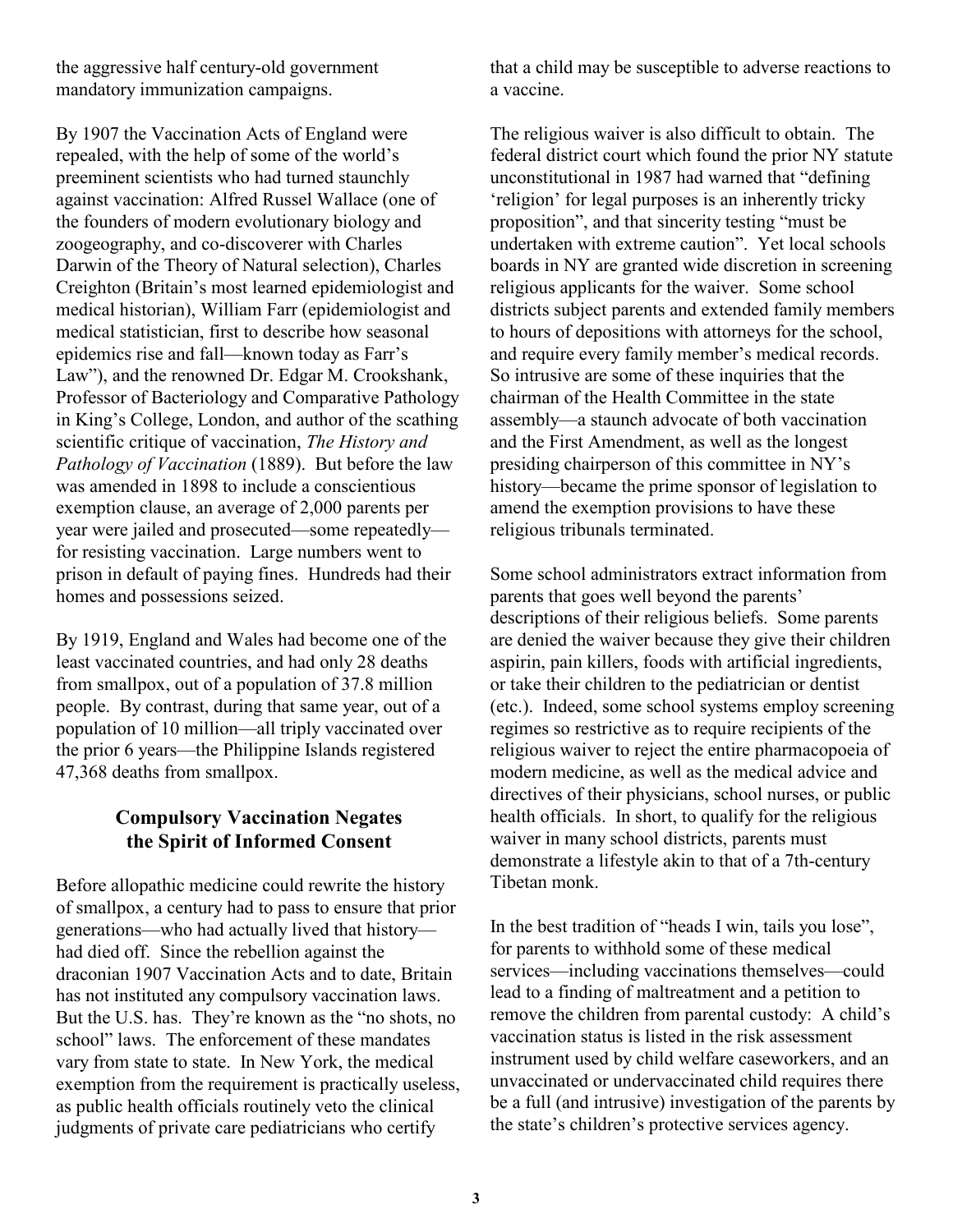Some parents are forced to hire attorneys to assist them, or to refute charges of truancy or medical negligence for withholding vaccinations from their children. (Schools often notify Child Welfare precipitously.) To avoid these and other hardships, many parents have either resorted to homeschooling, or moved into another school district. Some have even moved out of New York State. According to the Home School Legal Defense Association, the primary reason for the growth in homeschooling is due to the frustrations parents experience in pursuing their religious and medical choices—a good portion of that involves state vaccination mandates.

And to add insult to injury, we have legislators like Rep. Nathan Deal explaining that the reason children are not sufficiently vaccinated is not because their parents wish to make careful and prudent decisions about their children's health, but rather because they're too complacent today about what health authorities arrogantly term, "vaccine-preventable diseases". If this affront to individual liberties and informed consent continues, then future mainstream medical historians will have to fabricate yet another story, this time to coverup how this current generation of children became neurologically impaired.

# **The Salk Vaccine and the "Disappearance" of Paralytic Polio**

With that brief introduction into the minor heresy of questioning the value of vaccination, I will now tackle the greater heresy, to wit, (1) Was there really a "polio" epidemic? and (2) Was paralysis a sequelae from viral infection? This is *not* a conspiracy rant. I don't dwell on motives of supposed evil doers. Instead, this is a sober scientific inquiry into medical fraud, which didn't require 100 years to pass before the public could be duped. It occurred in real time.

This essay challenges the two basic popular contentions about the polio epidemic of the 1950s. First, there's the claim that there was a genuine epidemic, in spite of, for example, the biased and grossly flawed epidemiology by public health officials, which included the manipulation of statistics, diagnostic criteria, and case definitions that artificially inflated cases **prior** to the Salk vaccine, and then artificially deflated them **after** the vaccine was administered. If there was indeed an epidemic (i.e. a genuine increase in paralysis), then the second consideration is to determine if it was caused by a microbial pathogen (poliovirus), or in my opinion, chemical and biological toxins with nutritional cofactors?

#### **Subheadings That Follow**:

- Introduction: Manufacturing Epidemics
- What is Polio?
- Determining Cause and Effect
- When Paralysis Follows Vaccination Campaigns
- The Polio Campaign: The Epidemic that Never Was
- Paralysis Increased Following the Salk Vaccine
- Was There Really an Epidemic?

Postscript #1: Excerpt From "Immunization: The Reality Behind The Myth", By Walene James Postscript #2: Dr. Viera Scheibner, 1999 Commentary on Polio Postscript #3: Neurological Complications of Vaccinations, By Charles M. Poser, M.D., FRCP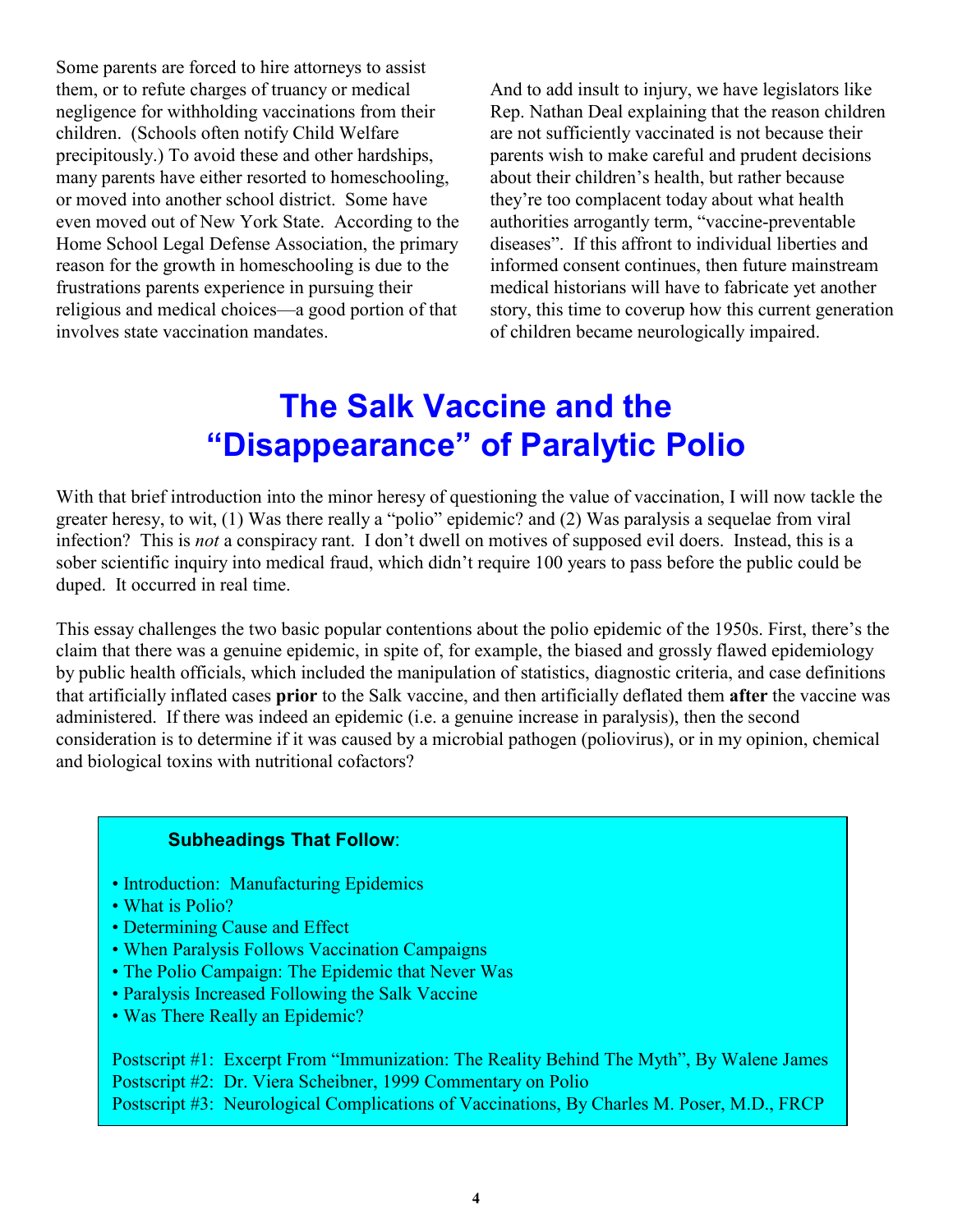An reasonable question to ask is, why focus on a disease thought to have been conquered a half century ago? For those not old enough to know, the eradication of polio during the 1950s has been heralded ever since as the triumph of vaccination over disease—often supplanting the bluster that vaccination triumphed over smallpox.

In the State of New York, for example, the "success" of the Salk vaccine is specifically cited by the legislature as justification for the enactment of the vaccination requirements for school (Legislative Findings of L.1966, c.994, Section 1, effective 1/1/1967). The Historical Notes read:

*"One of the truly great medical advances of this generation has been the development of proved methods of reducing the incidence of poliomyelitis, the once great crippler. Public health statistics show clearly that immunization is at least 90% effective in preventing paralysis. Immunization has been proven absolutely safe and there is no evidence or indication that anyone has contracted paralytic polio from an immunization dose."*

As the controversy over live virus polio vaccination has finally overtaken the vaccine promoters, I suspect not even the Department of Health would assert that last sentence today. Nevertheless, the purported effectiveness of the vaccine is still 'lore' today, and was the basis to enact the 'law' in NYS in the first instance.

The following is a lay article, to be sure. But the information presented about the 1950's polio "epidemic" speaks for itself, and in a perfect world, it would be reason enough to rescind the above statute, not to mention make a mockery of Polio Awareness Day.

## **INTRODUCTION: MANUFACTURING EPIDEMICS**

To appreciate how epidemics can be "created", one has to understand the degree of control that public health officials have throughout the entire process.

Public health agencies have assumed wide discretion in announcing "public health alerts". Such powers have been abused. The CDC loosely defines an "epidemic" as 5 or more confirmed cases clustered in a concentrated area. An "area" may be a few city blocks, or an entire country. An "outbreak" is defined as at least one case in one area. There's also a loose standard by which if one person living in a household has a confirmed case of a "communicable" disease, then there's no need to draw blood to test anyone else with similar symptoms living in that same household.

Also, there's an over-reliance on incidence statistics rather than mortality, to demonstrate vaccination effectiveness. However, statisticians tell us that mortality statistics can be a better measure of incidence than the incidence figures themselves, for the simple reason that the quality of reporting and record-keeping is much higher on fatalities. [Darrell Huff, How to Lie With Statistics, p. 84] In 1982, Maryland state health officials blamed a epidemic on a television program, "DPT: Vaccine Roulette", which warned of the risks from the DPT vaccine. However, when Dr. J. Anthony Morris, former chief

virologist for the U.S. Division of Biological Standards, had analyzed the 41 cases, only 5 were confirmed cases of pertussis, and all 5 had been vaccinated against the disease. [Trevor Gunn, "Mass Immunization: A Point in Question", p 15 (E.D. Hume, Pasteur Exposed-The False Foundations of Modern Medicine, Bookreal, Australia, 1989.)]

Historically, public health officials have routinely increased disease surveillance in areas of low vaccination acceptance as a retaliatory response (a) against people who reject Modern Medicine's vaunted public health tool, and (b) to justify predictions that outbreaks will occur because of said rejection. Intensified surveillance for whooping cough in Britain, Japan, and Sweden, for example, had followed steep declines in pertussis vaccination rates in those countries.

Sometimes the increased disease surveillance is accompanied by a relaxation of the case definition of the disease, and lowered criteria required for its diagnosis. Subclinical and borderline cases are suddenly classified as "severe". Suspected cases are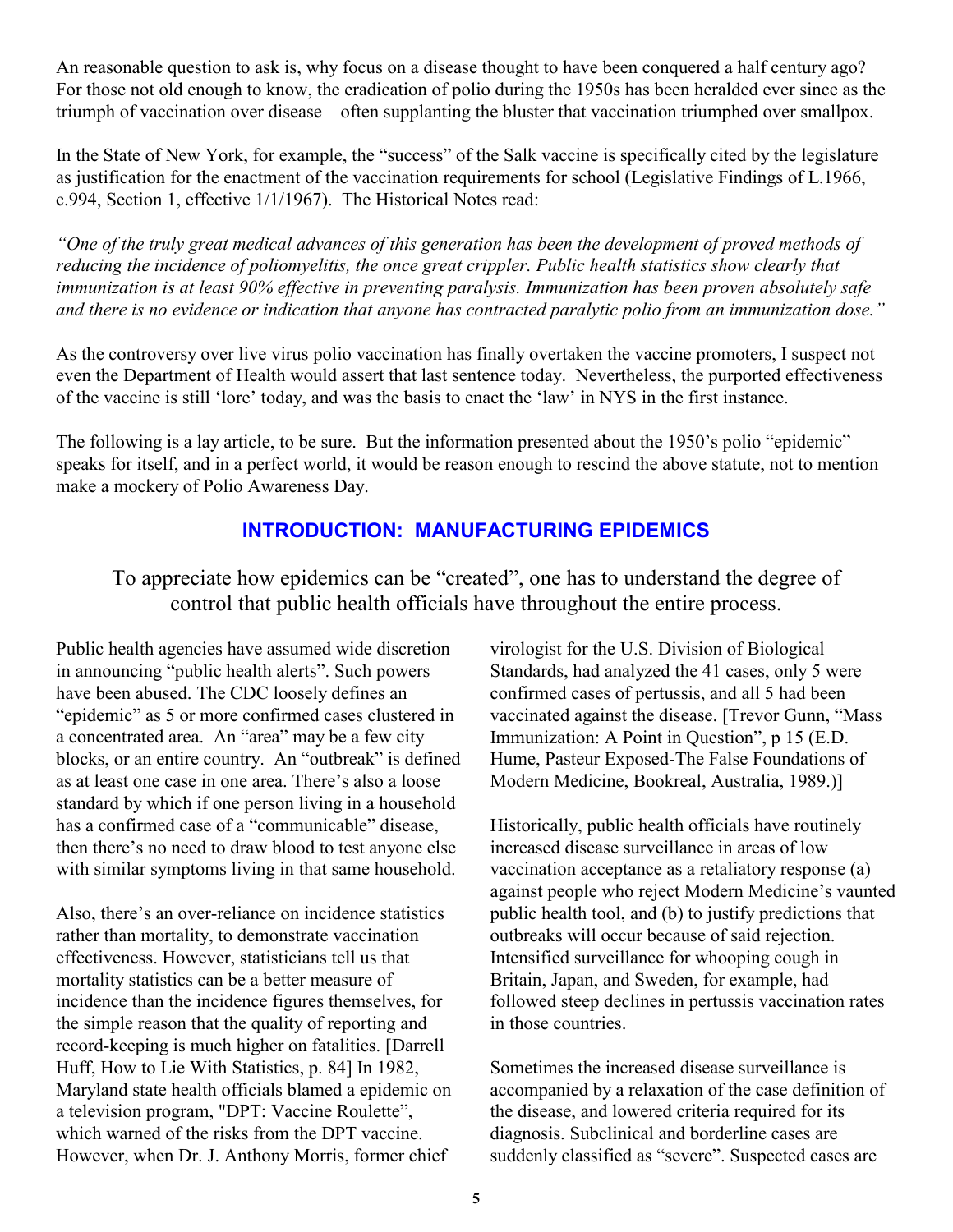permitted to be clinically diagnosed without laboratory confirmation. After 1955, for example, polio had "disappeared" following the Salk vaccine, only because thereafter clinicians hung new and different names on the same polio-like symptoms. In fact, it appears that it was the Salk vaccine itself that was the "great crippler", and that paralysis would have disappeared sooner, had we done without the vaccine. This type of skewering of medical statistics has also occurred with common diseases such as flu, and with major pandemics like AIDS, a syndrome of 30 disparate diseases said to be infectious.

Finally, there are two primary means by which public health officials manufacture infectious or communicable diseases where there are none, or where the causes may be chemical or environmental toxins. First, because symptoms from chemical toxins or malnourishment (poor nutrition) closely mimic symptoms from infectious diseases (ie.: the catarrhal and zymotic diseases that allopaths deem to be caused by biological pathogens), the former can often be hidden under the latter. Many journal papers have been written supporting such theories for West Nile, Mad Cow, "Foot & Mouth" (U.K.), Legionaires', AIDS (self-induced drug toxemias), and dozens of others. Public health officials exacerbate this medical bias through their notorious inclination to shun investigations into possible non-infectious causes.

Secondly, the commonality of human symptoms across diseases of different names enables public health officials to artificially inflate one disease from a large available cache of disparate disease categories. Specifically, there's a limited number possible combinations and sequences of fever, cough, sinus mucous, diarrhea, and skin lesions and rashes. Yet there are thousands of different names for infectious diseases which include these symptoms. Thus, hundreds of different diseases are symptomatically interchangeable. This enables health officials, for examples, to claim that there's a West Nile virus epidemic despite the fact that the normal background incidence of encephalitic reactions for that given year, for that given locality, hadn't risen at all. (The increase in bird mortalities caused by environmental pollution is a key factor not considered or investigated by officials in this example.)

Similarly, health officials may alert us to a flu epidemic, despite the fact that the normal background incidence of fever, muscle stiffness, and sinus release may have remained level, or even have dropped. Since so many other diseases share these same symptoms, it merely requires a clinician to report a cluster of "flu". The deception (and self-deception) is facilitated and perpetuated through subsequent DoH bulletins ordering clinicians to increase disease surveillance for flu, and concomitantly, to relax the case-definition and requirements for lab confirmation.

The final result is an "epidemic" that was actually non-existent, or grossly inflated. Yet public health agencies are able to achieve what every publiclyfunded entity requires to thrive: They remind the public of how much they are needed. The gullible media aids them in this endeavor by routinely dropping their usual objectivity and deferring to the medical experts. (What newspaper wants to be held responsible for risking lives by challenging the advice of medical authorities?)

Most people would be surprised to learn that there are more than one thousand outbreaks worldwide each year, including colds, seasonal flues, hepatitus, and numerous noninfectious syndromes, all running their course and disappearing, often despite remaining unexplained by scientists. Even the dreaded Ebola epidemic failed to materialize. The CDC claimed that 108 people may have been killed by the Ebola in Zaire in 1995. However, there had been no further deaths and not a single case has ever been reported in the U.S. or Europe. As historian Elizabeth Etheridge wrote, "the epidemic was virtually over before their work [CDC & WHO] began" (Sentinel for Health, 1992).

Considering the speed from exposure to death, the mortalities were more likely the result of a chemical toxicological agent. A couple of other indications point in that direction: Symptoms were rarely seen outside the localized area where it began. And 20 per cent of the 55 million Zairens are Ebola virus antibody-positive, having survived the virus without apparent disease (Dietrich J.,1995). One guess is that those who became sick had been exposed to the deadly cleaning solvents and oils that are often left at military base camps—possibly from groundwater contamination. Indeed, civil wars extending across 8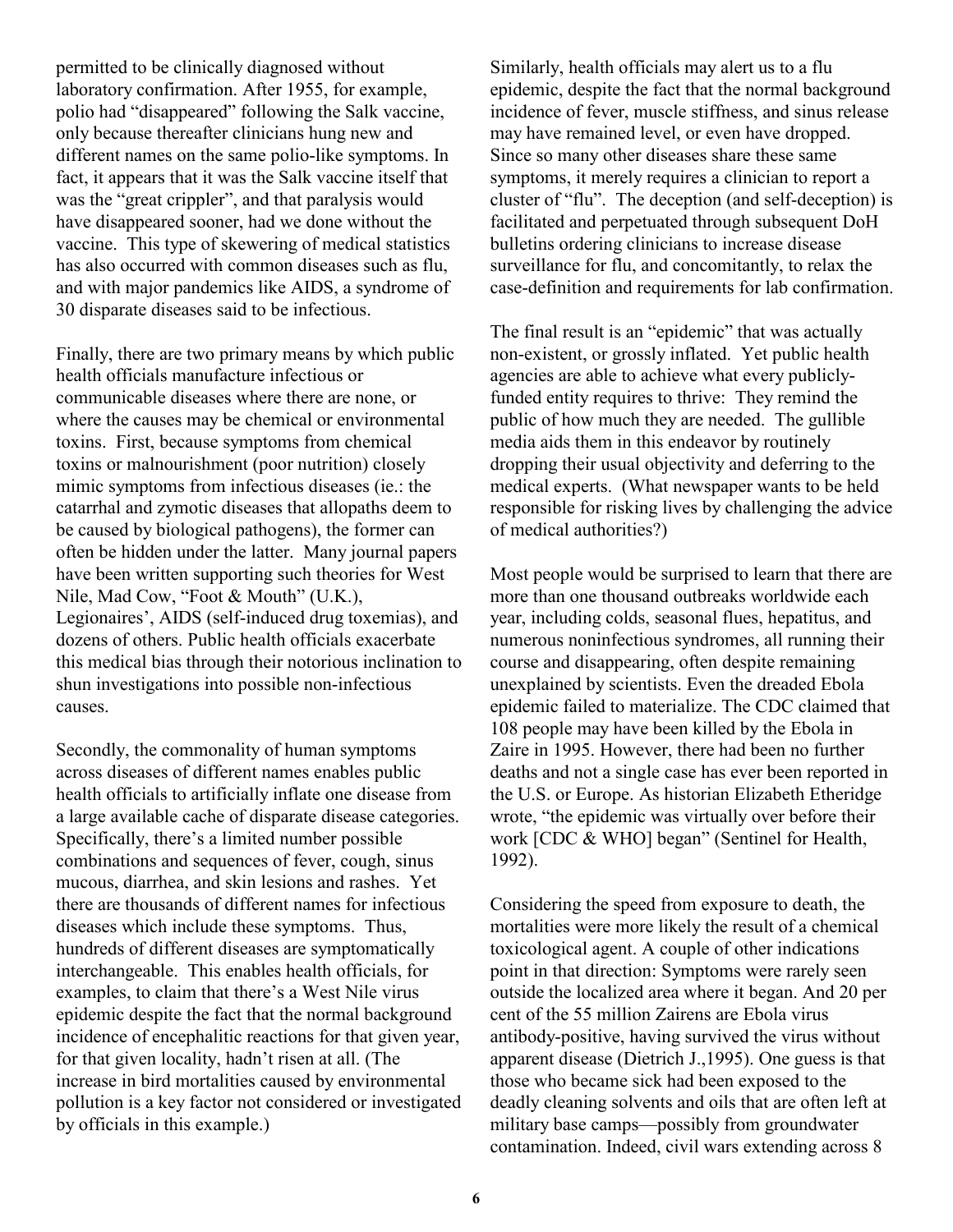nations in central Africa killed about 2.5 million African civilians between 1998 and 2001 alone.

If it were not for the gullible media and fanatical virus hunters seeking fame and fortune, this virus would have joined the ranks of the thousands of known harmless passenger viruses. According to renowned molecular biologist Peter Duesberg, "these many outbreaks provide the CDC with its inexhaustible source of epidemics" (Inventing The AIDS Virus, 1996).

In conclusion, such deceptions skew the correct picture of disease prevalence. Too often, an apparent rise in cases of a disease is an artifact of epidemiological methodology—and bias. State legislatures cannot properly ascertain which vaccines to mandate based upon information provided solely from health officials. Dissenters outside, and from within the medical community must also be heard. Thus, given the traditional abuse of this responsibility by health officials, it is imprudent to continue to vest public health officials sole authority during states of "public health alerts"—particularly when they're so poorly defined and entail such a low threshold to demonstrate.

#### **WHAT IS POLIO?**

Poliomyelitis is the inflammation of the gray matter of the spinal cord. Its clinical symptoms are varied, and in most cases, oddly enough, do not involve the spinal cord at all. Medical manuals report that most cases of polio are of a minor nature, the symptoms, if any, being fever, malaise, drowsiness, headache, nausea, vomiting, constipation, or sore throat in various combinations. The disease may last from 2 to 10 days, with recovery being rapid and complete. The more serious forms produce stiffness and pain in the back and neck and occasionally paralysis of some parts of the body, usually temporary. Death does occur, but infrequently.

#### **What is the Cause of Polio?**

Conventional medicine believes that polio is caused by a microbiological agent—poliovirus—for which a vaccine would be an appropriate preventative of the disease. Yet the viral mechanism to account for paralytic polio has yet to be established. (Similarly, the chemical mechanism for most viral diseases, including smallpox, have yet to be described.) While scientists can isolate the virus from tissue, and believe they know which part of the virus is responsible for attacking the nervous system, virologist Jonathan Weber, senior lecturer at the Royal Postgraduate Medical School in London—in an essay arguing that HIV is the cause of AIDS—wrote in the New Scientist (May 5th, 1988, page 32) that, "…the relationship between the virus and paralytic polio is still [merely] an epidemiological association; the majority of infections with polio virus do not lead to paralysis, the clinical manifestation of the illness."

Indeed, that may be an understatement. Boyd's Textbook of Pathology (8th Edition, 1984) states, "90-95% poliovirus infections are inapparent" which means the virus doesn't produce any symptoms of disease in almost all people who are infected with poliovirus. Among the 5-10% who do exhibit symptoms, the virus causes "a mild disease of headache, nausea, and fever. A few cases progress to aseptic meningitis, consisting of pains in the back and neck, ending in rapid and complete recovery. In less than 2% of total cases, poliovirus infection causes flaccid paralysis, frequently with…loss of muscle enervation, which may be prolonged and is often irreversible." Nevertheless, according to Muir's Textbook of Pathology, 9th Edition, 1972, polio cases WITHOUT paralysis are about 20 times as common as paralytic cases. And that, "such cases are difficult or impossible to recognize on clinical grounds alone, since they simulate minor gastrointestinal or respiratory infections from other causes"—not unlike a severe cold. And prior to the Salk vaccine, there were no virus confirmation tests. Thus, one wonders today how polio could have struck terror in people a half century ago. As it turned out, a public relations campaign can take credit for that. (More on that later.)

Some believe that gene fragments (viruses) that have been associated with polio and all its clinical twins may be mere happenstance, or at best serological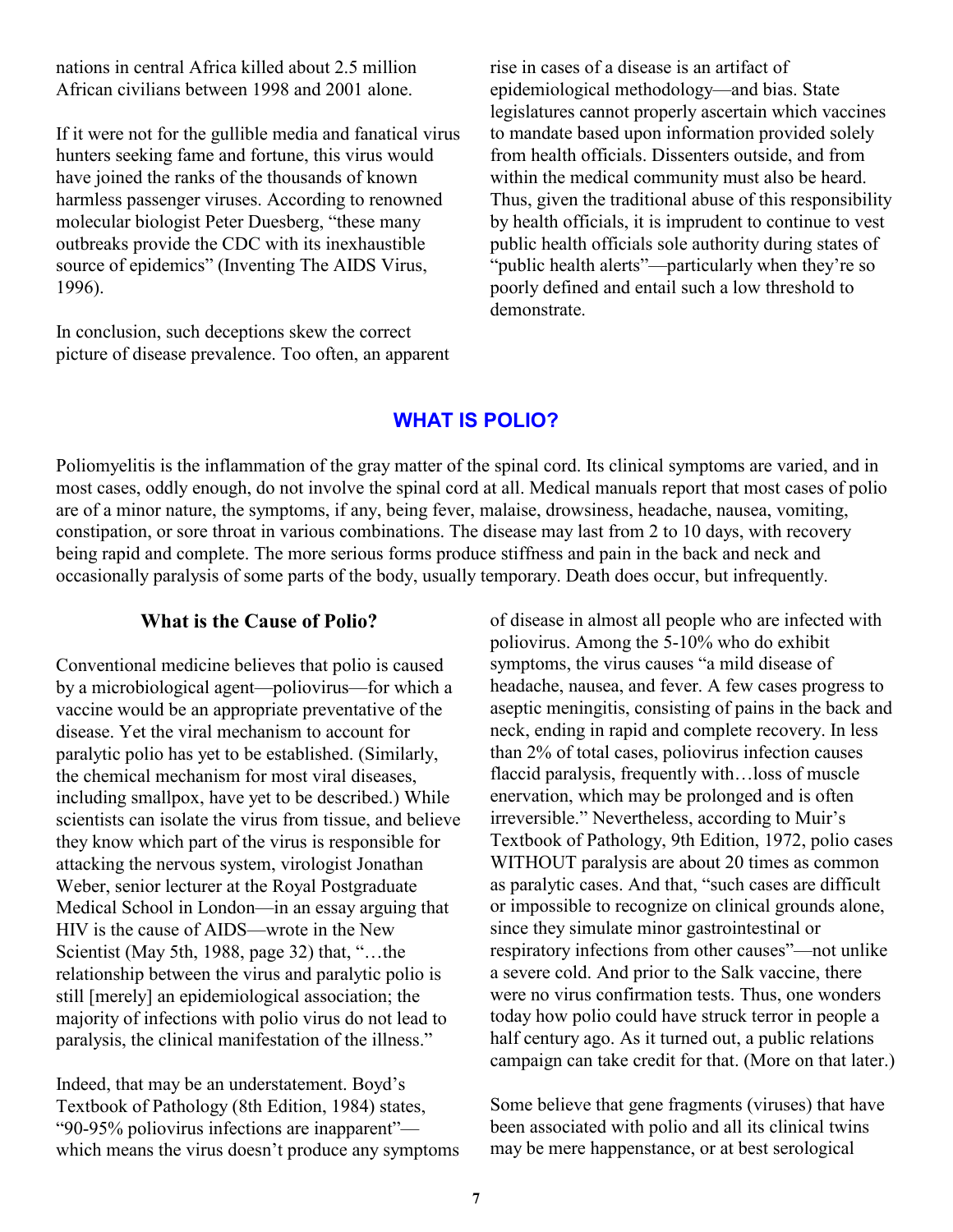markers, possibly from the putrefaction of proteins in the blood, which is more likely responsible for the various forms of the disease. Other non-viral contributing factors that have been suggested range from vitamin and mineral deficiency, to toxicological, to factors that hinder our capacity to manage toxins and metabolic waste—such as tonsillectomies—as was suggested by Boyd's Textbook. While there are currently "only" a couple of hundred thousand tonsillectomies performed annually, the operation had peaked in medical popularity to 2 million during the

1930s and 40s—the same years that paralytic polio began to develop in significant numbers.

Another cause of paralysis that displaces the poliovirus theory may be pesticides. A great deal of evidence for this is displayed on Jim West's [\(harpub@hotmail.com\)](mailto:(harpub@hotmail.com)) website, [www.bcity.com/harpub.](http://www.bcity.com/harpub) Insightful commentary regarding this polio site may be found at: www2.prestel.co.uk/littleton/index.htm

## **DETERMINING CAUSE AND EFFECT**

The reader should be aware of a scientific axiom that is often forgotten or ignored by medical researchers: *correlation does not prove causality*. The mere presence of viruses, viroids or fragmented genes during disease may merely be coincidental, or a derivative of the underlying condition, and does not demonstrate causality.

For example, there was an abundance of different serological markers that correlated as highly to the various AIDS-defining diseases as HIV had. One or more of these indicators may have at least provided clues to the cause of the syndrome, though not necessarily represent the cause in and of itself. Yet not surprisingly, it was NCI researcher Robert Gallo, a specialist in retroviruses, who claimed that a retrovirus was the cause of AIDS. Soon after that claim, without a single study published that indicted HIV, HHS Secretary Margaret Heckler announced that HIV was the cause of AIDS, and that research grants would be available to those who wish to study that virus. Everything that happened since then was inevitable: Hence, a virus that has barely enough genes to enable it to reproduce itself, is now deemed to be the cause of over 30 exceedingly disparate and deadly AIDS-defining diseases.

Correlation and causality in the epidemiology of AIDS is just one of the subjects discussed in "Infectious AIDS: Have We Been Misled?" (©1995, North Atlantic Books), Renowned virologist Peter Duesberg mentions hundreds of diseases previously thought to be microbial were later shown to be toxicologically induced or nutritional deficiencies (p.330). The book is a compilation of Duesberg's published articles (in the Proceedings of the National Academy of Sciences, for example) that disputes the HIV theory of AIDS. His other book, "AIDS: Inventing The AIDS Virus" (©1996, Regnery Publishing, Washington, D.C.) is an excellent companion book for the layperson, and provides fine analogs to the 1950's polio "epidemic", as both slap new labels to previously existing disease complexes.

#### **What is the Cause of Paralytic Polio?**

While conventional medicine has yet to suggest a direct viral mechanism for polio, there are plausible toxicological mechanisms. One such mechanism to account for paralytic diseases may be manifested by vaccination itself. In addition to highly antigenic (toxic) proteins and foreign viral particles, vaccines contain poisonous preservatives, adjuvants, neutralizers, carrying agents and extracting agents, such as thimerosal (a mercury derivative), benzethonium chloride, methyl paraben, phenol red, pyridene, ethanol, ethylene chlorophyrin, aluminum hydroxide, aluminum hydrochloride, sodium hydroxide, aluminum sulfate, aluminum potassium sulfate, sorbitol, hydrolized gelatin, carbonic acid, thiosalicylic acid, and formaldehyde (in the form of formalin).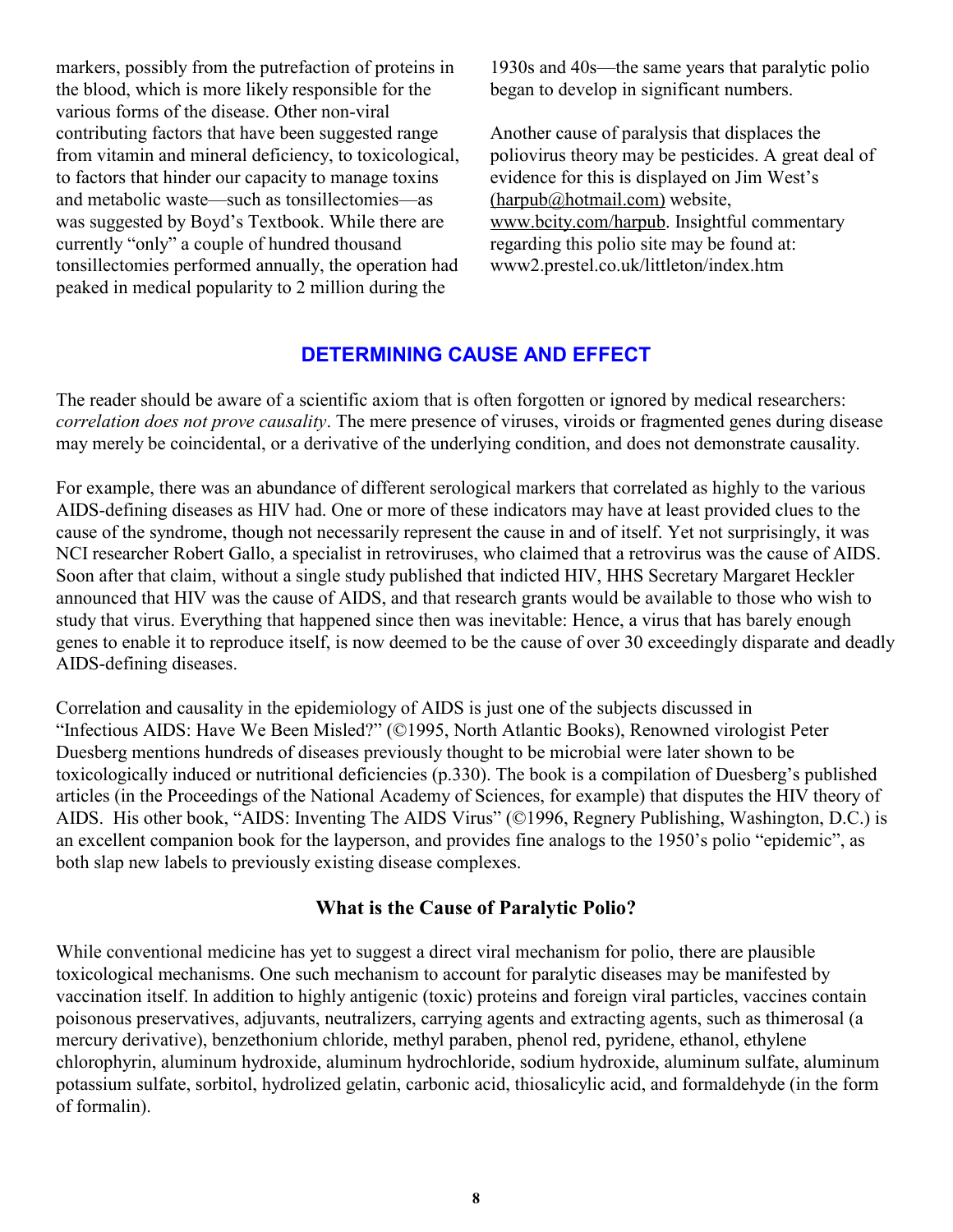None of these chemicals are indigenous to the body, yet they're injected directly into the bloodstreams of two, four, and six month old infants—whose immune systems are not fully developed—bypassing important mucosal immune system barriers, as well as the liver, whose purpose it is to filter poisons before it gets into the blood. The medical literature and toxicology textbooks rank these chemicals as highly toxic poisons and potent carcinogens. The other component in vaccines—foreign proteins—can act as allergens, in which the most acute reaction may be anaphylactic shock, possibly leading to convulsions and death within minutes.

Injected proteins are also the likeliest suspects in causing paralytic symptoms. In the absence of digestive juices in the blood, these proteins decompose (putrefy) yielding extremely poisonous endotoxins, like ptomaines, creatins, xanthins, purines, indoles, skatols, phenols, leucomaines, uric acids, and indoxyl-sulphuric acids. These toxins are often eliminated (removed from the blood) vicariously through the mucous membranes or by diffusion into the spinal fluid. In the former, this irritating excretion causes an inflammation attended by mild fever, malaise, perhaps slight stiffness in the neck, with recovery in a few days for most children. In the latter case, if the child is already in a toxic state, with subnormal adrenal glands, the toxins build up in the mucous membranes of the sinuses. As the membranes of the brain are in close proximity, it is a simple matter for these fluids to penetrate brain tissue and the spinal cord. Stiffness and paralysis follows from that. The prognosis for recovery hinges on how quickly these toxins can be eliminated from the system, and may account for numerous reported clinical successes through fasting and detoxification supervised by chiropractors and naturopaths during the 1950s through to today.

 $\mathcal{L}_\text{max}$  and the contract of the contract of the contract of the contract of the contract of the contract of the contract of the contract of the contract of the contract of the contract of the contract of the contrac

#### **Undigested Proteins From Diet**

Whether it's from injected chemicals or protein toxins, if the cause of paralysis is indeed toxicological rather than microbial, we can expect to see examples of dose-dependent relationships that are characteristic of the former. And in fact there is a dietary link that conforms to this mechanism that may account for the generally milder forms of the disease (e.g. nonpermanent weakness and stiffness of the muscles in the limbs). This diet may involve toxemia caused by the residue of "acid-type foods", compounded by foods containing refined sugar that adversely affects calcium and bone metablolism:

The end products of digestion are either acid or alkaline, depending upon the kind of food eaten. Meat, eggs, pasteurized milk and dairy products, breads, cereals, refined foods and most cooked foods are decidedly acid in reaction, producing great excesses of phosphorous, sulfur and chlorine. Raw fruits and vegetables provide the alkaline mineral salts (calcium, magnesium, iron, etc.). An alkaline blood and lymph is necessary to life and health, since the cells of the body are bathed in alkaline fluids. The body uses its alkaline mineral salts to neutralize acids, and if these acids are allowed to accumulate excessively, the alkaline minerals will be leeched from the tissues to serve this function. Calcium, being

the most abundant and readily available alkaline mineral (bones, teeth, etc.), is sacrificed in this way. Pasteurized milk, being extremely acid-forming in reaction (as opposed to raw milk, which is alkaline), necessitates the withdrawal of calcium from the body. In fact, all acid-forming foods require neutralizing, and thus cause a depletion of the body's alkaline reserve. In short, humans require an alkaline-forming diet for health. An acid-forming diet causes disease.

There is evidence to show that in all cases of polio, there is a deficiency in blood calcium. What lowers blood calcium? Acid-forming foods (practically everything except raw fruits and vegetables) and refined sugar in any form—ice cream, cola drinks, cakes and pies, ketchup, white flour, malteds, ices, etc., all steal calcium from the body. Refined sugar is converted (decomposes via fermentation) into alcohol almost immediately after it is taken into the body and does the same damage that alcohol does. It dehydrates the cells and leeches calcium from the nerves, muscles, bones, teeth, and all other tissues that are supplied with calcium. Refined sugar is absorbed into the blood almost immediately, causing the blood sugar level to rise, thus producing more and more carbonic acid. Carbonic acid has a chemical affinity (attraction) for minerals, especially calcium, which it dissolves from the teeth and bony structures. The bloodstream, acidified by sugar consumption, has a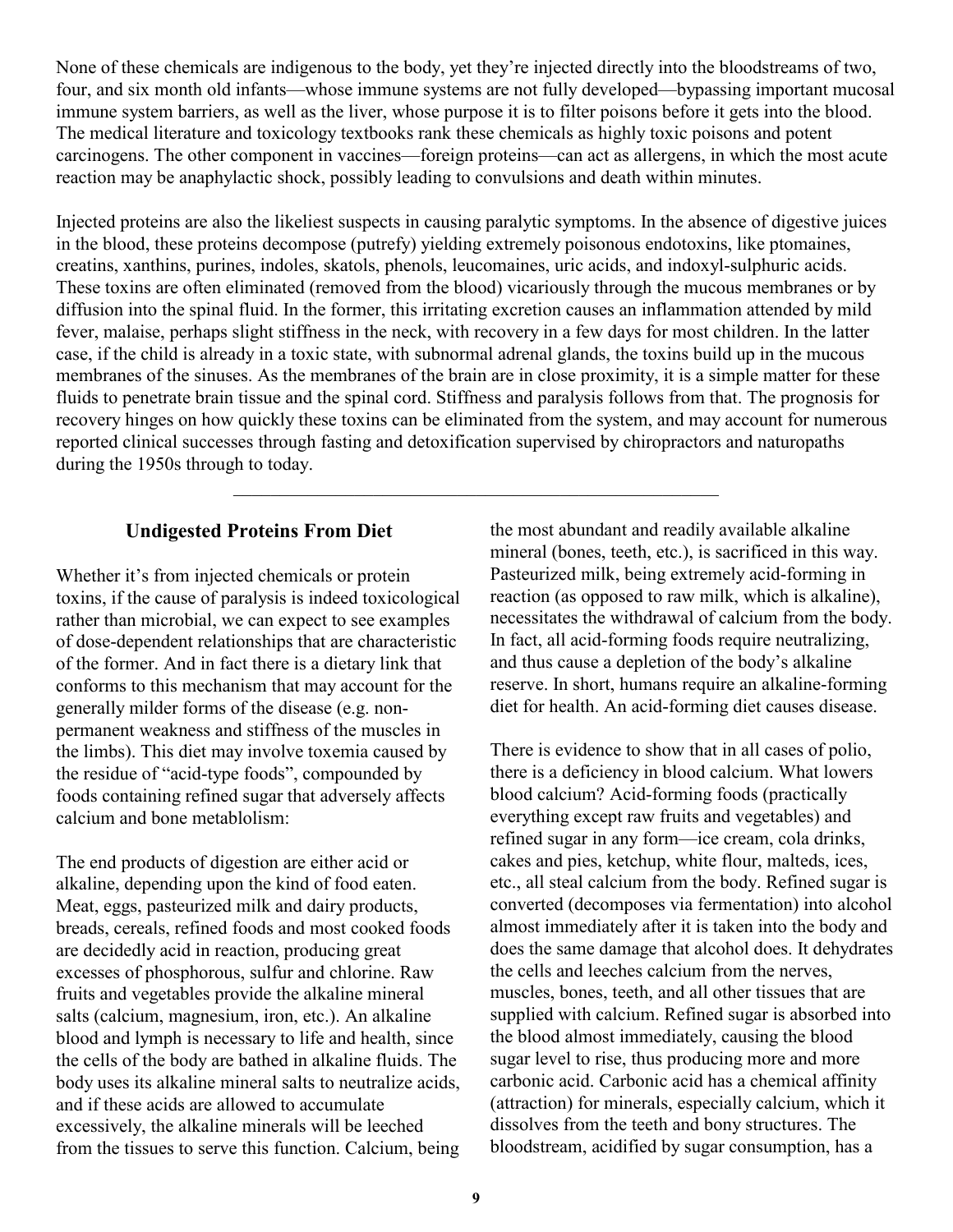corrosive action on the minerals of the teeth. It is calcium particularly, which is dissolved and a serious calcium deficiency is a forerunner to polio.

For example, consider ice cream consumption by children. Unlike meat, ice cream—containing huge amounts of protein and sugar—may be consumed in prodigious amounts. It is also cold, and therefore in a state that is difficult to digest. What does not digest will decompose, leading to the poisoning mechanism described earlier. The rise of polio (known as the "summertime disease") and its symptomatic twins can be traced to the widespread introduction of refrigeration and the increased consumption of ice cream and other concentrated protein foods. In fact, the well-known piercing pain—known as "brain freeze"—that many people feel behind their nose, eyes, or temples right after eating ice cream may be explained by protein toxins building up in the mucous membranes of the sinuses, described earlier.

A campaign to restrict ice cream and sugar consumption—instituted in 1948 by Dr. Benjamin P. Sandler, a medical doctor and nutrition expert at the Oteen Veteran's Hospital, N.C—had lead to drastic declines in the incidence of polio. In just one year the number of polio cases dropped 90%. The North Carolina State Board of Health reported 2,498 cases of polio in the Tarheel Commonwealth during 1948. In 1949—after that campaign began—that figure dropped to 229 (with no polio vaccine available yet). Dr. Sandler's researches showed specifically that the modern tendency to consume excessive amounts of cola and fountain drinks and frozen foods in hot

weather, loaded with refined sugar, was responsible for the rise in polio cases. The phosphoric acid in soda absorbs the phosphorus and sulfates in the foods we eat before they metabolize. The nerves are thus deprived of the necessary phosphorus and sulfate, and certain nerve trunks cease to function. The victim loses the use of one of more limbs.

This non-viral mechanism seems to confirm the epidemiology of this disease—one which generally affected affluent societies during the summer months. (In "The Mysteries Within", author Sherman B. Nuland accurately conveyed what was observed at the time—that polio was a middle-to-upper class disease.) First, more frozen deserts and sweeted beverages are consumed during the summer months. Second, the affluent could better afford to avail their children with the services of physicians, and being better educated as well, would be more inclined to make sure that their children were fully immunized with the recommended (by 1944) doses each of diphtheria and pertussis vaccines. The pertussis vaccine has been the most notoriously associated with adverse neurological injuries. (The combined DPT vaccine was introduced after 1947, with the pertussis component still inducing the most damages according to VAERS data.)

Contracting polio by swimming in dirty ponds was obviously a whimsical notion for the virus hunters one whose only virtue was that it validated their chosen career path in microbiology, and financially sustained their research in virology.

#### **WHEN PARALYSIS FOLLOWS VACCINATION CAMPAIGNS**

 $\mathcal{L}_\text{max}$  , and the contract of the contract of the contract of the contract of the contract of the contract of the contract of the contract of the contract of the contract of the contract of the contract of the contr

Neurological effects are the most commonly known reactions that follow vaccinations. In nearly 20% of VAERS reports, the first of eight listed side effects suggests central nervous system involvement. Examining the first listed effects shows about 4,600 involving such symptoms as prolonged screaming, agitation, apnea, ataxia, visual disturbances, convulsions, tremors, twitches, an abnormal cry, hypotonia, hypertonia, abnormal sensations, stupor, somnolence, neck rigidity, paralysis, confusion, and oculogyric crisis. The last is a striking feature of postencephalitic Parkinson's disease, or it may occur as a

dystonic reaction to certain drugs such as phenothiazines. The CDC admits that the results of ongoing studies on a potential association of hepatitis B vaccine and demyelinating diseases such as multiple sclerosis are not yet available.

Epidemiological evidence suggests that a common cause of polio epidemics has often been vaccination itself. Paralytic disease has been recorded hundreds of years ago. But epidemic numbers hadn't appeared until the latter part of the 19th century when compulsory smallpox vaccination was instituted. A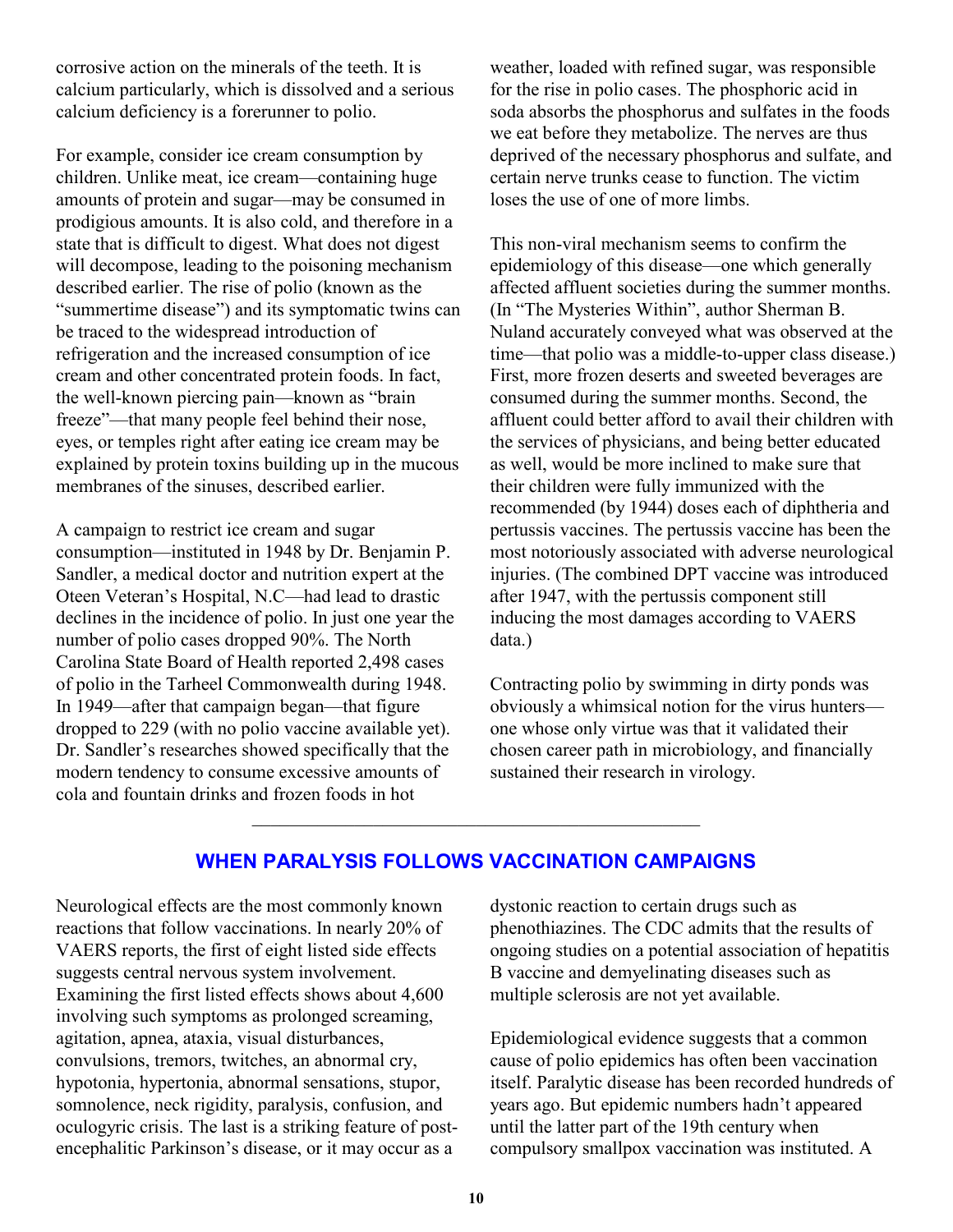major outbreak of infantile paralysis followed a diphtheria toxin-antitoxin vaccination campaign in the United States in 1916. Worst hit was New York City, where 9023 cases were reported with 2448 deaths ("Breakthrough: The Saga of Jonas Salk", by P. Carter). Pertussis and typhoid vaccination campaigns had also been implicated in outbreaks: Polio cases began to soar in 1948-9 when pertussis vaccine began.

And by January 1977, Langmuir (1979) reported that out of 43 million who were vaccinated with the Swine Flu vaccine, 3905 vaccine injury claims were filed, with 500 cases of Guillain-Barré syndrome (GBS) medically established, and 25 deaths. The relative risk of acquiring GBS during the six weeks after vaccination was about ten (10) times the endemic expectation (i.e.: blood poisoning from other sources).

A report on Vaccination and Immunization, published by The Howey Foundation, Surrey, England (which takes an impartial look at all vaccination procedures) stated flatly:

*"It is now accepted that paralytic poliomyelitis was precipitated by diphtheria vaccines and tonsillectomies, and other vaccines have also been implicated. This almost certainly accounts for the sudden upsurge between 1940 and 1950 of what had been a declining disease…Since the introduction of poliomyelitis vaccine there have been many cases of*

*poliomyelitis in fully vaccinated persons and instances of the vaccine actually leading to the disease."*

Finally, in April 2005, Harold E Buttram, M.D., wrote the following in his article, "Vaccines and Immune Suppression", at <[http://www.redflagsweekly.com/articles/2005\\_apr07](http://www.redflagsweekly.com/articles/2005_apr07)  $html$ 

In the text, The Hazards of Immunization (\*), by Sir Graham Wilson, there is a chapter entitled "Indirect Effects (of Vaccines): Provocation Disease." Although Wilson was not in principle opposed to immunizations, the book was directed at a review of known or suspected adverse effects from vaccines. In this particular chapter, one of the examples was that of the typhoid vaccine given to members of the German Army during World War I; that is, if typhoid vaccine were given during the incubation phase of this disease, the vaccine sometimes provoked a sudden and severe attack of typhoid fever. The same applied for poliomyelitis, about which Wilson quoted a variety of published reports showing that children had many times greater incidence of poliomyelitis who had received an injection of DTP vaccine in preceding 4 to 6 weeks as compared with uninoculated groups, or those not recently immunized.

\* The Hazards of Immunization, Sir Graham Wilson, Athlone Press, University of London, 1967, Pages 265-280. (note: this out-of-print book is available free to activists and researchers from Coalition For Informed Choice.)

continued next page . . .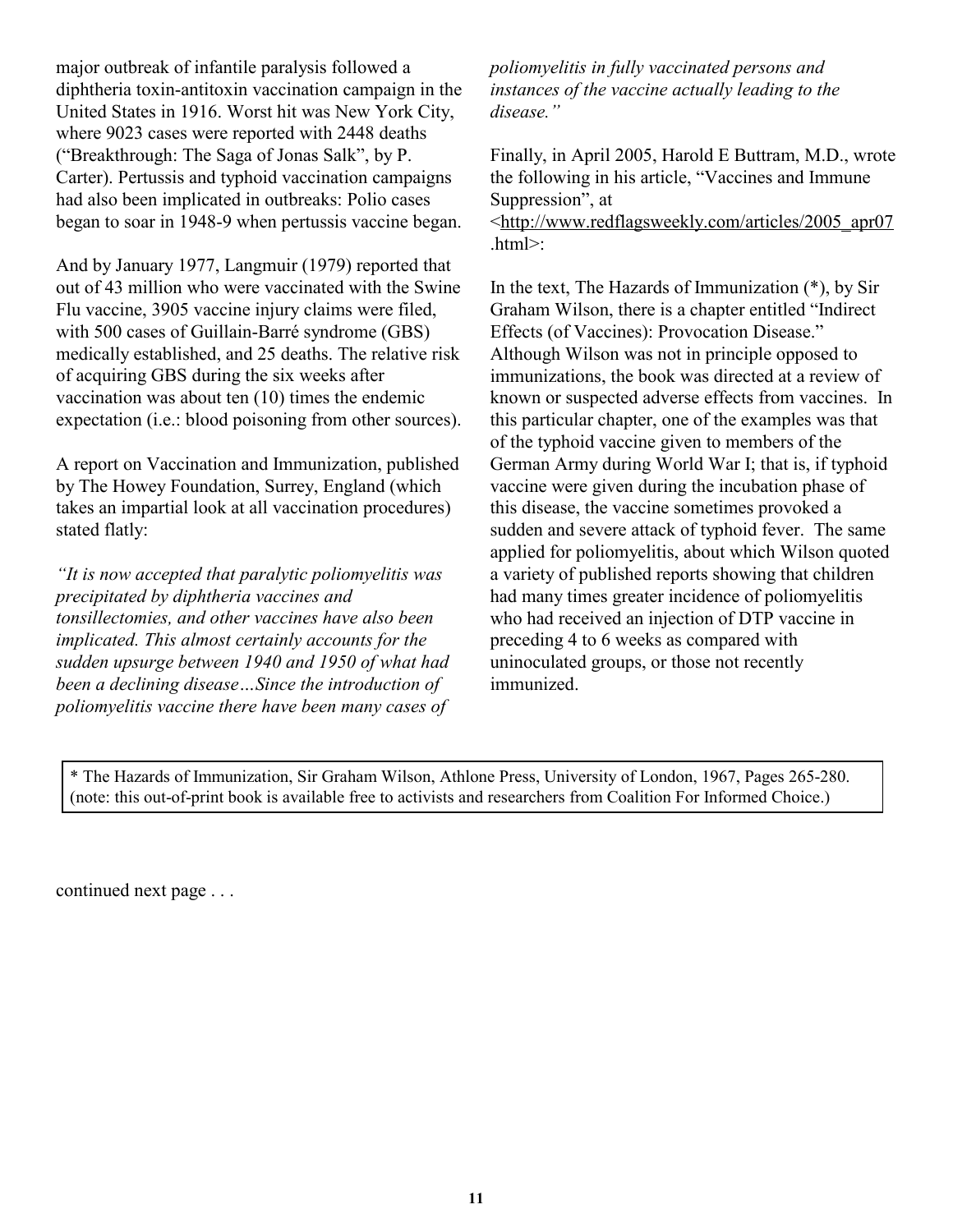#### **Sidebar information:**

Irish Examiner Archives: 08/05/03 <http://www.irishexaminer.com>

Ryle Dwyer—journalist with the Irish Examiner (Irish Examiner, May 1)—writes on the horror of the 1918-20 pandemic which the propaganda says was caused by Spanish flu.

How did they know it was the virus of Spanish flu that killed millions of civilians and soldiers? This disaster occurred when viruses were unknown to medical science.

It took a British science team to identify the first virus in man in 1933

As regards the origin of the outbreak, he relates that a senior US army officer suggested that the Germans might have been responsible for the bug as part of their war effort, by spreading it in theatres or where large numbers of people assembled. Did they also spread it among their own people, killing 400,000 as reported?

Ryle would have us believe that all those American soldiers who died from non-combatant causes may have died from Spanish flu. But US Army records show that seven men dropped dead after being vaccinated.

A report from US Secretary of War Henry L Stimson not only verified these deaths but also stated that there had been 63 deaths and 28,585 cases of hepatitis as a direct result of yellow fever vaccination during only six months of the war.

That was only one of the 14 to 25 shots given to recruits.

Army records also reveal that after vaccination became compulsory in the US Army in 1911, not only did typhoid increase rapidly but all other vaccinal diseases increased at an alarming rate. After America entered the war in 1917, the death rate from typhoid vaccination rose to the highest point in the history of the US Army.

The deaths occurred after the shots were given in sanitary American hospitals and well-supervised army camps in France, where sanitation had been practised for years. The report of the Surgeon-General of the US Army shows that during 1917 there were admitted into the army hospitals 19,608 men suffering from anti-typhoid inoculation and vaccinia.

This takes no account of those whose vaccine diseases were attributed to other causes. The army doctors knew all these cases of disease and death were due to vaccination and were honest enough to admit it in their medical reports.

When army doctors tried to suppress the symptoms of typhoid with a stronger vaccine, it caused a worse form of typhoid paratyphoid. But when they concocted an even stronger vaccine to suppress that one, they created an even worse disease Spanish flu.

After the war, this was one of the vaccines used to protect a panic-stricken world from the soldiers returning from WWI battlefronts infected with dangerous diseases.

The rest is history.

Source: [http://www.examiner.ie/pport/web/opinion/Full\\_Story/did-sg0mhRGR66i1Msgdq-nXlDAyFE.asp](http://www.examiner.ie/pport/web/opinion/Full_Story/did-sg0mhRGR66i1Msgdq-nXlDAyFE.asp)

**————————————————————**

#### **Chemicals vs. Microbes**

We can test the non-viral mechanism further. As mentioned before, toxicological diseases are dose-dependent: The more toxins there are, the more disease. Polio is an "endemic" disease—habitually appearing in limited and consistent numbers in all parts of the world. But when epidemics have appeared, they were usually preceded by toxicological assaults that could account for them. One type of assault has been vaccination. Encephalitis and paralysis has been established clinical "side effects" of vaccination. And parents of children with these neurological injuries typically report that the more severe and permanent symptoms occurred after followup vaccinations and boosters—often after the physician assured the parent that the reactions from the initial vaccines were "harmless" and "normal". Recent books about the autism epidemic, such as David Kirby's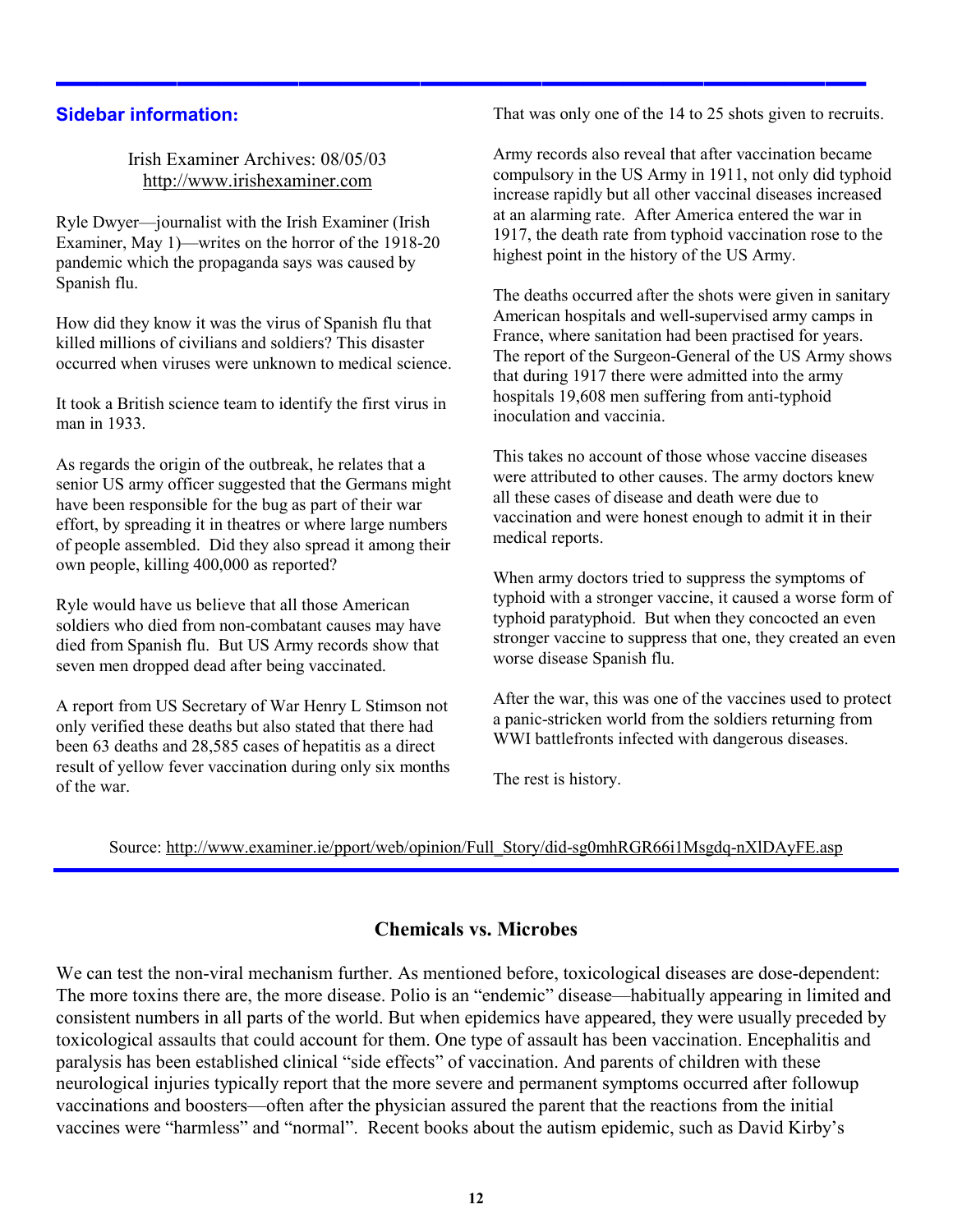"Evidence of Harm", document how the chemical preservative, Thimerasol, seems to have a cummulative effect on children genetically predisposed to the biological mechanism hypothesized therein.

All in all, neurological injuries following vaccination seem to increase in severity and type following additional vaccinations. This is the hallmark of the dose-dependent relationship of chemical toxins. The bias in the medical establishment favoring microbial evidence of causation is not only a common scientific bias (searching in a familiar venue), but also an institutional bias (it validates the institutions and careers so heavily invested in the hunt for microbes and the diseases to blame on them).

Certainly many deem it heretical to suggest that the 1950s polio epidemic was not caused by polio virus. Equally so with the claim that the AIDS pandemic is not caused by HIV—despite the unprecedented branding of the name with the subtitle, *"the virus that causes AIDS"*. (I would venture that it was and is a desperate attempt to shut down further debate and challenges from the growing number of renowned scientists who have joined the Group for the Reappraisal of HIV-AIDS) It's nevertheless instructional to realize that the medical establishment is capable and intent upon blaming microbial agents for non-microbial diseases: poisons from decomposing proteins, or pesticides or other substances in the case of polio, and long-term recreational drug abuse in the case of AIDS.

 $\mathcal{L}_\mathcal{L}$  , and the contribution of the contribution of the contribution of the contribution of the contribution of the contribution of the contribution of the contribution of the contribution of the contribution of

#### **My First "Exposure"**

This section on Legionnaires' Disease illustrates how illnesses from chemical toxins are erroneously attributed to infectious microbiological agents. You'll also read in the section that follows, several state public health officials during the 1950s declare the polio campaign a fraud. To allege that fabricating an epidemic is possible opens the door halfway into accepting these 'heresies'. But actually *Believing* that the fraud occurs routinely opens the door completely. My first inclination to *believe* this occurred before I had any knowledge about the fallacious contentions regarding polio and smallpox. In 1979, I read a threepage article that started to change my perspective. The protagonist in *"What Dr. Runsdorf Knows (And the Government Doesn't) About Legionnaires' Disease"* (Phil Patton, New York magazine, January 29, 1979, p.30) was a Brooklyn surgeon whose independent investigation into the outbreaks of pneumonia revealed that they were not infections from a bacterium, as the CDC concluded, but rather a chemical toxin.

The first incident occurred in August 1976, when the disease struck an American Legion convention at the Bellevue Stratford Hotel in Philadelphia, eventually killing 29 of the 180 people in which Legionella pneumophilia was later detected. I recall the news reports at the time, and had no reason to question the experts.

But Dr. Harold Runsdorf, a 70-year-old physician and inventor, was perhaps in the best position to realize that the CDC was wrong when it proclaimed *Legionella pneumophilia*, "a previously unknown bacterium", as the cause of Legionnaires' Disease (LD). When he was an engineering student, he developed a turbine engine that ran on the fluorocarbon, Freon. But he learned in engineering school the problem with fluorocarbons as a fuel: At temperatures above 500 degrees Fahrenheit they "pyrolyze", or break down, into dangerous gases.

For two years prior to the publication of Phil Patton's article about him, Runsdorf had been pursuing the theory that Legionnaires' Disease was actually caused by the pyrolyzed products of refrigerants leaking from air conditioners. The predominant byproduct is phosgene gas, which had been the most common poison gases used in World War I. He eventually learned that cases of poisoning occurred only where there was air conditioning and some heat source hot enough to convert the refrigerant to phosgene. When the cause of the disease still eluded public health officials, the air-conditioning maintenance crew in his hospital felt that phosgene gas could have been carried through the ventilation ducts.

Exposure to the gas may provoke slight irritation, or no symptoms at all until several hours or even several days later. The symptoms include headache, nausea,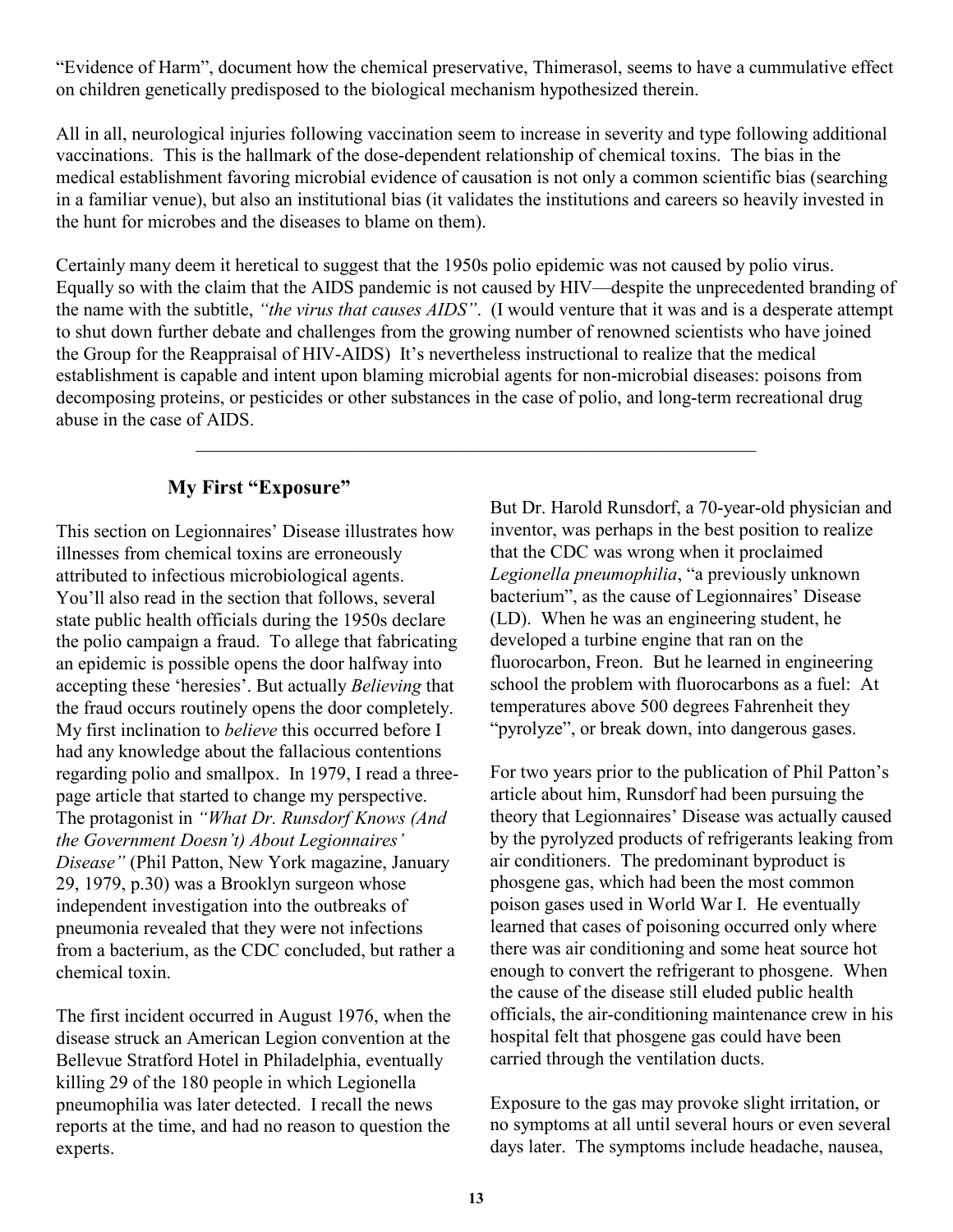and a tightness in the throat and chest. These symptoms may progress to chills, shock, delirium, a dry cough, and high fever (102-105 deg.), as fluid builds up in the lungs. These symptoms—including kidney failure that may develop 72 hours later mimic pneumonia. Indeed, the delayed expression of symptoms following exposure made it easy for the microbiologists at CDC to believe they were dealing with a biological pathogen. The lack of contagion didn't dissuade them.

A piece of evidence that favored the phosgene gas theory was the finding of particles of nickel in the lungs of some of the dead Legionnaires. Runsdorf realized that the highly corrosive hydrogen fluoride from decomposed refrigerant had reacted with the CDC's stainless-steel containers holding the tissue samples, yielding the large quantities of nickel, whose presence the CDC couldn't account for any other way. Prior to this finding, Runsdorf was alert to this possibility and had warned against the use of stainless steel instruments and containers.

Patton wrote that neither the CDC nor public health officials knew about phosgene, nor were they interested in Runsdorf's ideas. Leonard Bachman, Philadelphia's secretary of health who was heading the investigation of the Bellevue Stratford Hotel outbreak was not interested. Runsdorf brought his case to medical officials in that city—Marvin Aronson and Lewis Polk—and the district attorney's office, and the NY Daily News, and the NY Times, and ABC News, and Philadelphia magazine, and CBS News. Only the last two did stories on his hypothesis. Runsdorf testified in hearings in Philadelphia in November 1976, held by the House Interstate and Foreign Commerce Committee. Ironically, the only affirmative response came from the manufacturer of the refrigerant used at the Bellevue Stratford Hotel. Refrigerant "F-11" was a trademark of DuPont, which threatened Rusdorf with legal action.

But mainly, Runsdorf tried to sell his theory to the CDC, which ultimately took over the investigation. He also begged them to test for fluorine. The CDC replied that no assay was performed because *"the relatively high background levels of tissue fluorine resulting from fluoridation of water would have made interpretation of the findings extremely difficult."* But the concentrations in water was very low—1 part

per million—and would have been lower still in tissue samples. Patton wrote that *quantitative* tests for fluorine could have been significant.

Dr. John Marr, director of the Bureau of Preventable Diseases, considered Runsdorf's theory. According to Patton, Marr felt that while the theory was hard to prove, it was also "very hard to disprove." It was hard to prove because cooling devices using Freon included air conditioners in buildings and cars, refrigerators, and heating pumps. Runsdorf had to demonstrate that there occurred some scenario of Freon leakage from such devices, *and* that a conversion to phosgene had taken place.

For the first case at the Bellevue Stratford Hotel, there appears to have been a Freon leak. The hotel manager testified before the House panel that the airconditioning system was leaking F-11, the most easily pyrolyzed of all refrigerants. Experts thought the leak was coming from the compressor in the basement. After the leak was repaired, service technicians reported that large quantities of F-11 had to replace what had been lost from the leakage.

Burning cigarettes or the brushes of the compressor motors could have converted the Freon to phosgene. But Congressional testimony established the incinerator in the basement operated from 7am until 5pm. Congressional investigators thought that the incinerator may have been working overtime, due to the garbage strike that summer. Both the compressor and the incinerator—glowing white hot—were located in the same 60 by 40-foot room in that hotel basement. The CDC investigators failed to note these facts.

Congressional investigators also confirmed there was an exhaust fan in that basement which would have drew any gas escaping from the compressor over the hot incinerator, and into ducts ventilating the ballroom where the Legionnaires met. Patton wrote that *"it was also linked to an exhaust pipe Bellevue Alley, behind the hotel, where a large number of those suffering from the so-called Broad Street pneumonia, a less severe form of LD, remembered walking."* To Runsdorf, the varying intensities of the illness supported a chemical rather than a bacterial agent.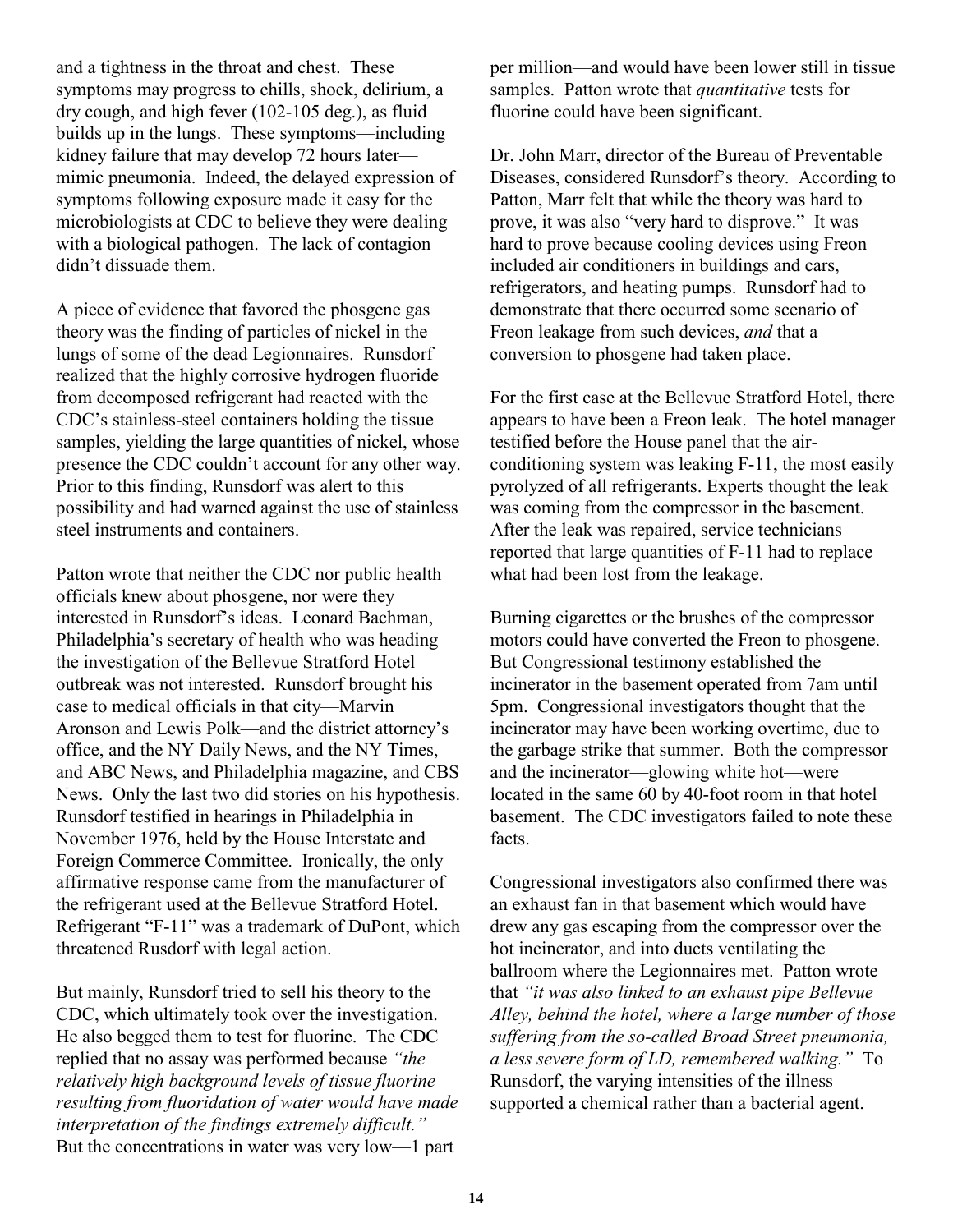Runsdorf suggested that the conditions in the hotel basement could have been duplicated for purposes of testing. He also sought to test tissue samples taken from the lungs of dead Legionnaires for concentrations of fluorine. That request was repeatedly denied by the CDC. However, eventually he was able to surreptitiously obtain the lung specimens, through a Philadelphia health official. He sent those samples to the NYC medical examiner's office for chemical testing. The tissue preserved by freezing confirmed high levels of fluorine compared to controls. But fluorine had leached out of the sample that was preserved in formalin. Runsdorf requested the formalin that was used in preserving the other samples. The CDC promised to furnish it, but never had.

Patton delineated close to a dozen other outbreaks in various cities that Runsdorf studied, ranging from 1965 to 1978. On that last one—August, 1978—two years after his investigations had begun, two fatal cases of LD had been confirmed, and 17 suspected cases were observed on Seventh Avenue in the garment district of New York City. LD bacterium was found in the cooling tower at Macy's department store.

(Note: The CDC report on it failed to explain why there were only those 17 confirmed cases, even though its own sampling found that a quarter of the entire population of Manhattan showed positive blood tests for the LD bacterium. Regardless of Runsdorf's theory, that alone should have demolished the CDC's bacteria theory.)

Patton describes how Runsdorf, on September 1, 1978, used his GE Type H-10 halogen detector which lights up in the presence of fluorocarbons—to pinpoint the actual location and likely cause of the Macy's outbreak. The heavier-than air Freon likely fell from the roof or upper stories of the tall New York Telephone Company headquarters, onto the roof of a shorter building at 249 West 35th Street. On the street level in front of that address, his halogen detector flashed red, indicating the presence of fluorocarbons. This was the area in which one man died and his two brothers became ill with LD, while unloading garments from trucks and moving them into the Interstate Dress Carriers warehouse. Other cases in the same area included a shipping clerk and

an elevator operator for Interstate, and a policeman who walked the beat on that block.

Runsdorf believed that the heat source that pyrolyzed the refrigerant were the engine manifolds of the delivery trucks idling along 35th Street. He was unable to confirm the leak, because the telephone company would not allow him access to their airconditioning system. However, Patton found sources within the company who reported an unusually high number of telephone operators—as many as 3 dozen—became ill during the period of the outbreak. Perhaps some of the gas had penetrated the building through windows, vents, or doors.

The CDC's final tally was 3 fatalities and 57 cases, including suspects. The CDC and the city's health and buildings inspectors would not check the area for air-conditioning leaks. Patton noted that this was due mainly to their bias in favor of a bacterium. He wrote that the CDC never gave serious consideration to the phosgene gas theory, even though it cropped up in the press several times. He explained that *"the reason lies in the heart of the whole biological—and bacteriological—bias built into the disease-control agency, a bias all the more inappropriate as more and more toxic agents turn up in our environment."* I've seen abundant evidence of this bias ever since I read Patton's words.

Patton ended his article with a quote from Runsdorf: *"I'm 70 years old. I just want to prove this damn thing and die."* I spoke to Runsdorf once, not long before he passed away around the mid 80s. He was far from a germ theory denialist, as I had hoped. He was able to gain allies for his phosgene theory, such as the American Society of Sanitary Engineers. And his questions persist after his passing, such as, "Why doesn't the CDC test for fluorocarbons"; "Why are air conditioning systems always involved?"; etc.

Personally, I wonder how many cases of phosgene poisoning have since become diagnosed as the disease in fashion at the time? For example, given the similarities in symptoms, such cases might be diagnosed today as West Nile infections.

As a postscript to this subsection on LD, I'll just note the following: People exposed to chemical toxins can become ill, and in the process, their own bodies will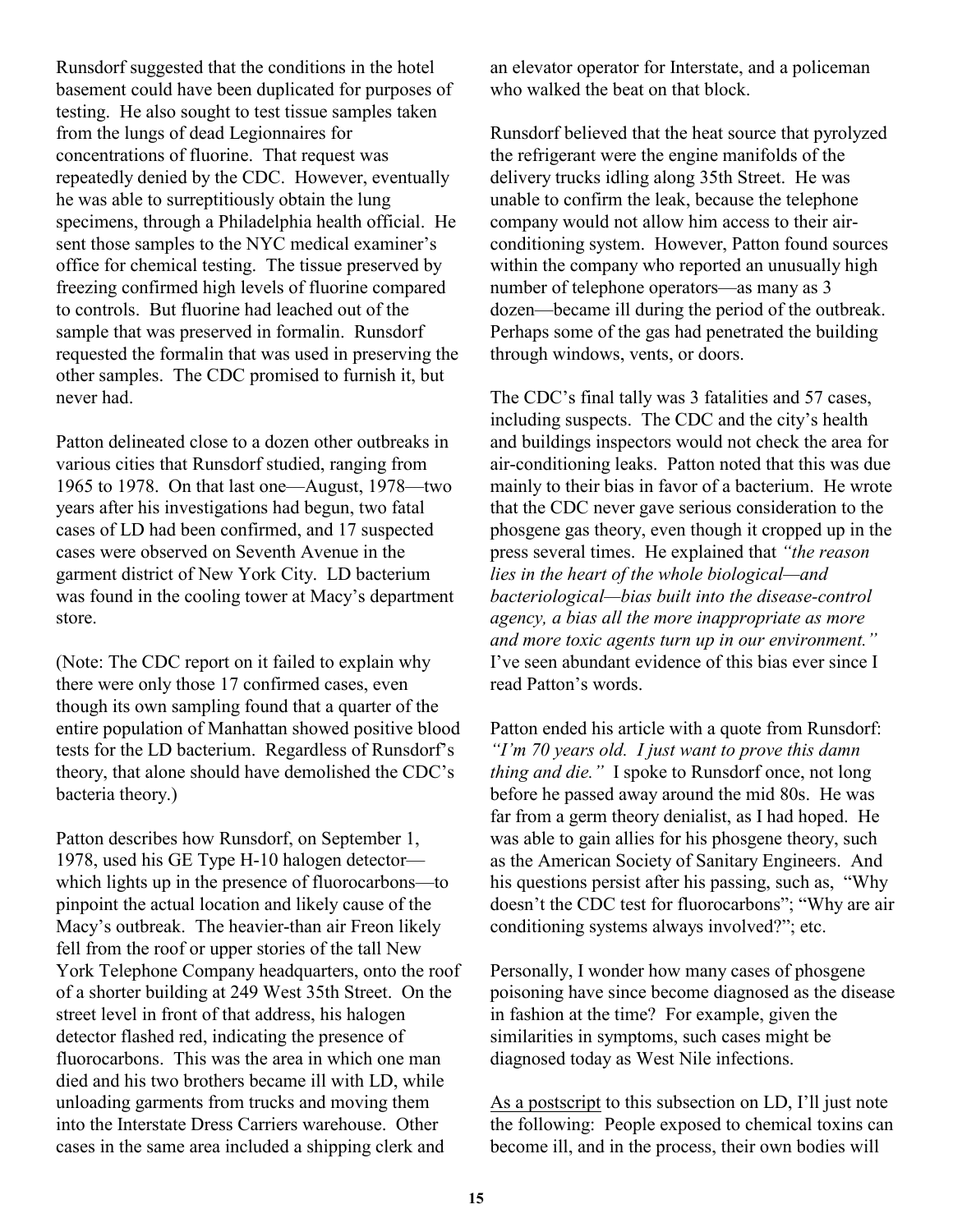generate abnormal strains of microbes to deal with the crisis. Researchers tend to select the microbe that most correlates to those who are ill, and attribute that as the cause of the illness. It's beyond the scope of this article to get into this process. Just suffice to say that the ability to isolate novel strains of bacteria or viral fragments in sick people exposed to the same environmental factors does not mean that those microbes had *caused* the illness. Whether the suspect microbe devolved endogenically within the host from exposure to those toxins, or was an exogenic viral or bacterial transmission, mere presence doesn't prove causation. At best, their detection are serological markers for exposure. Exposure to *what*, and whether or not it caused the disease, requires further proofs.

This is the distinction that many don't understand at first when introduced to Natural Hygiene: Pathogenic microbes are transmissible from person to person. But the the diseases they're alleged to produce are not. Pidoux expressed the theories of microbiologists Antoine Bechamp and Jules Tissot most succinctly when he wrote: "Diseases are born of us and in us."

Yet open any bacteriology textbook assigned to medical students today, and the cause of Legionnaires' Disease is ascribed to the bacterium, Legionella pneumophilia. The same applies to poliovirus as the cause of paralytic polio.

## **THE POLIO CAMPAIGN: THE EPIDEMIC THAT NEVER WAS**

Returning to the issue of vaccine-induced paralysis, the vaccine that had caused that greatest numbers of paralytic cases, ironically, was the vaccine intended to end paralysis forever. Publicity for polio received a boost in 1938 when President Franklin D. Roosevelt established the National Foundation for Infantile Paralysis (NFIP), and placed his friend, Basil O'Conner in charge of it. O'Conner was considered one of the greatest publicists of his time.

In the late 1940' and early 1950's, he inundated the world with reports of raging polio epidemics. The National Foundation mounted a continuous publicity campaign which reached the entire country with such reminders as the sight of paralyzed victims on crutches, or with names such as the "iron lung," the device used to help "bulbar" cases of polio (paralyzed chest muscles) to breathe. The word polio took on extraordinary emotional connotations, and the Foundation's annual March of Dimes became a fantastically successful fund-raising operation.

In 1952 Jonas Salk stepped into the spotlight. At that time, Salk was a research professor at the University of Pittsburgh and had been enlisted by Basil O'Connor into the National Foundation's polio research program. Salk did not offer a cure for polio. He sought a preventative—a vaccine which he tested on a small scale in 1952 and 1953.

 $\mathcal{L}_\text{max}$  and the contract of the contract of the contract of the contract of the contract of the contract of

#### **1955: Salk Vaccination Begins**

Salk vaccinations began in the U.S. in April 1955. Only two months into the Salk campaign, the U.S. Public Health Service, on June 23, 1955, announced that there had been 168 confirmed cases of poliomyelitis among the vaccinated with six deaths. The News Chronicle of May 6, 1955, reported:

"The interval between the inoculation and the first sign of paralysis ranged from 5 to 20 days and in a large proportion of cases it started in the limb on

which the injection had been given. Another feature of the tragedy was that the numbers developing polio were far greater than would have been expected had no inoculations been given. In fact, in the state of Idaho, according to a statement by Dr. Carl Eklund, one of the government's chief virus authorities, polio struck only vaccinated children in areas where there had been no cases of polio since the preceding autumn; in 9 out of 10 cases the paralysis occurred in the arms in which the vaccine had been injected."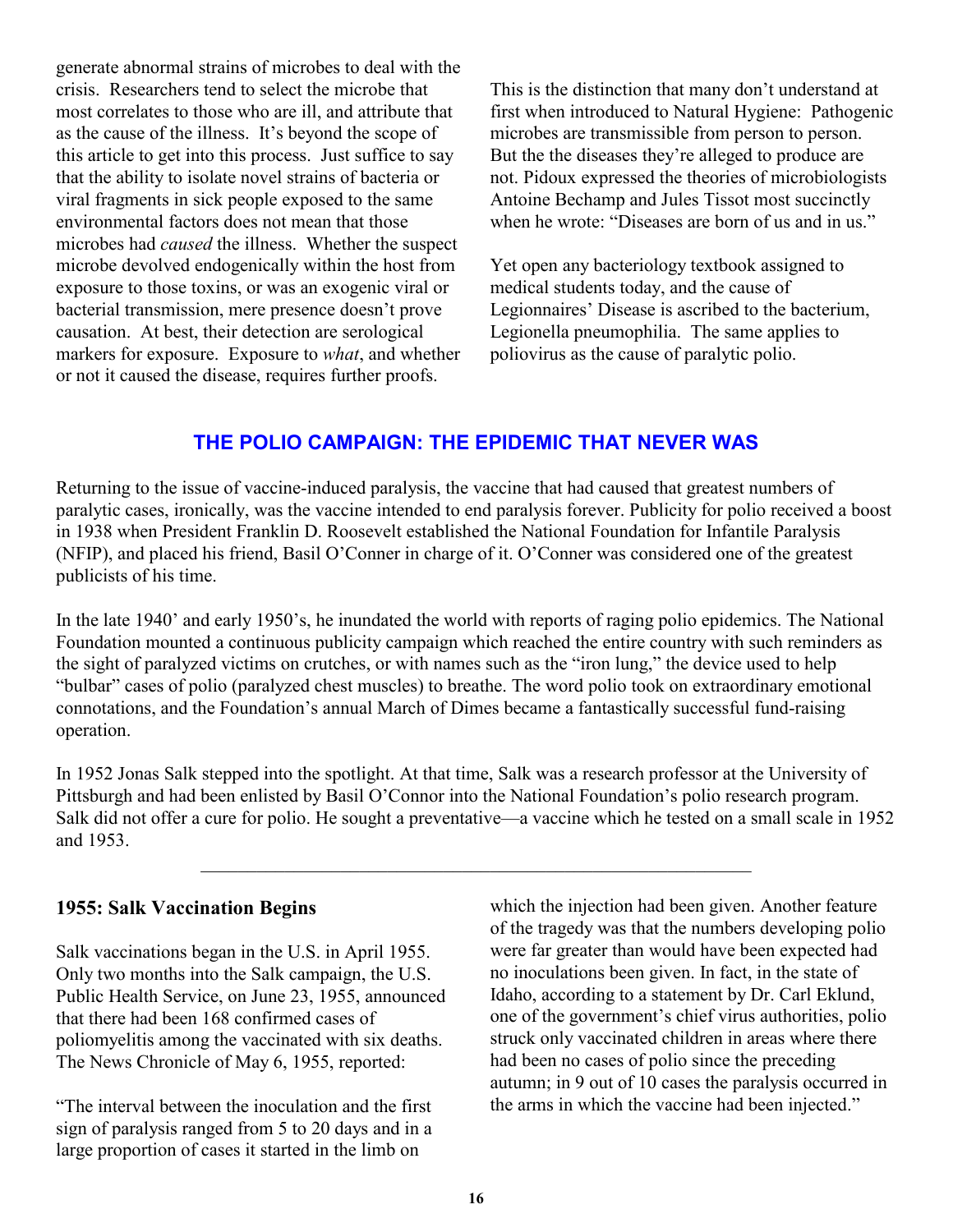In June, 1955, James C. Spaulding, a staff writer for the Milwaukee Journal covered an American Medical Association convention. Here is what Spaulding learned and reported on June 19, 1955:

*"A policy of secrecy and deception has been followed by the National Foundation for Infantile Paralysis and the U.S. Public Health Service in the polio vaccine programs. As a result the nation's physicians were prevented from learning vital information about the trouble in making and testing Salk vaccine… The secrecy and deception started before the field trials."*

*"One of the things the AMA was not told was that the USPHS had an advisory group made up almost entirely of scientists who were receiving money from the National Foundation for Infantile Paralysis, which body was exerting pressure to go ahead with the program, even after Salk vaccine was found to be dangerous."*

*"In May, some state public health officers met in Atlanta, expecting to be told what had gone wrong with the vaccine program. Instead, the USPHS scientist said he was not permitted to disclose what had happened because it would jeopardize the investment of the pharmaceutical firms in the vaccine program."*

Suppressed reports condemning the Salk vaccine by technicians at the National Institutes of Health, was reported in, The Drug Story by Morris Bealle. Among the stories carried in this book is the one that James A. Shannon, M.D., of the National Institutes of Health in Washington, D.C., knew about the reports from the Institute's technicians in 1955, that *"Salk vaccine was* *a killer and totally ineffective as a preventative."* As a result of these reports of the Institutes Technicians, no official of the NIH would permit the vaccination of their own children with the Salk vaccine. Word of this leaked out when Robert S. Allen, Washington correspondent, reported in the New York Post, June 8, 1955, that *"Doctors and others on the staff of the National Institute of Health are not inoculating their own children with the Salk Vaccine." "Nevertheless,"* says Mr. Bealle, *"on orders from higher-ups in the U.S. Public Health Service, they kept quiet and let hundreds of unfortunate children be killed and thousands maimed for life."*

By contrast, the editor of "The Lancet" (June 11, 1955) wrote: "In addition to the possibility of producing the very disease the vaccine is used to prevent, there is a risk, of unknown dimensions, that repeated injections of a vaccine prepared from monkey kidney may eventually sensitize the child in some harmful way."

In July, 1955, Dr. Graham S. Wilson, Director of the Public Laboratory Service of England and Wales (and also Honorary Lecturer in the Department of Bacteriology at the London School of Hygiene and Tropical Medicine), who knew about the secret field trials conducted by the NIH, announced, "I do not see how any vaccine prepared by Salk's method can be guaranteed safe." (American Capsule News, January 21, 1956). In 1967, Sir Graham S. Wilson, M.D., LL.D., F.R.C.P., D.P.H., published one of the most scathing indictments of vaccination: "The Hazards of Imminizations" (Univ. of London, The Athlone Press. 324 pages.)

#### **PARALYSIS INCREASED FOLLOWING THE SALK VACCINE**

An Associated Press Dispatch from Boston on August 30, 1955, reported 2,027 cases of polio in Massachusetts against 273 the same time the previous year—representing an increase of 743%. This followed the inoculation of 130,000 Massachusetts children, and the authorities banned the vaccine. Connecticut reported 276 cases in 1955, up from 144 in 1954; Vermont, 55 up from 15; Rhode Island, 122 up from 22, and Maine, 74 up from 43.

The Washington D.C. Star, September 20, 1955, reported 180 cases in Washington against 136 the same time in 1954; Maryland's Health Department reported 189 in 1955 to 134 in 1954; New York State, 764 to 469; Wisconsin, 1655 to 326. The Milwaukee Journal, on August 30, 1955, reported that the city's schools closed indefinitely because of the polio outbreak, following inoculation with the Salk vaccine.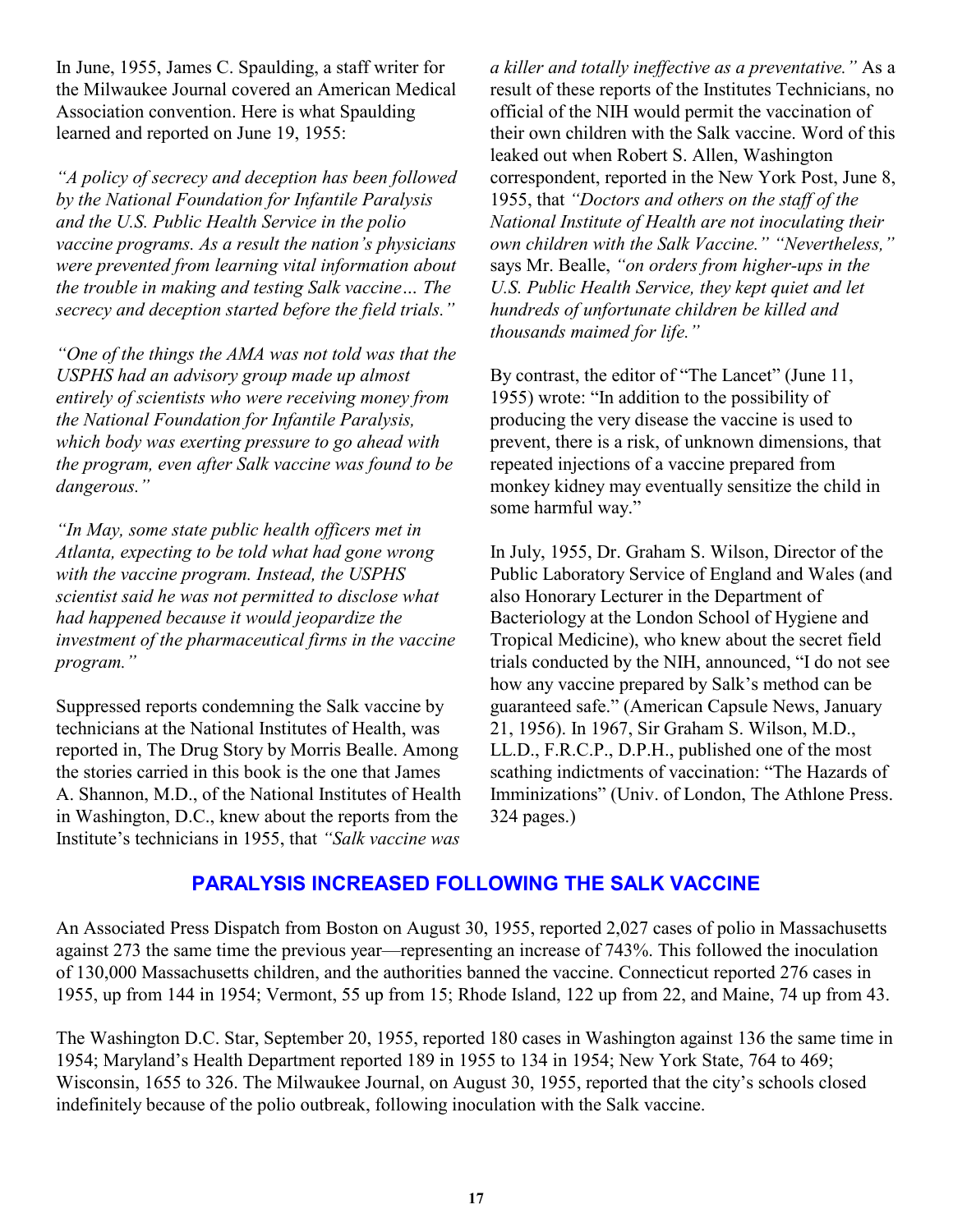Idaho stopped Salk inoculations completely on July 1, 1955, with this blast from State Health Director Peterson said, *"I hold Salk vaccine and its manufacturers responsible for a polio outbreak that has killed 7 Idahoans and hospitalized 79."* By September 14th 1955, that state had 190 cases compared with 132 for the entire year of 1954. Newark, N.J. stopped inoculations in June, 1955, while Utah took similar action on July 12.

An Associated Press dispatch on November 11, 1955, quoted Dr. Herbert Ratner, Health Commissioner of Oak Park, Illinois, who said that *"English authorities in July, 1955, canceled the Salk vaccine programs as 'too dangerous', and all European countries, with the exception of Denmark, have discontinued their programs."* Canada also postponed its Salk vaccine program on July 29, 1955.

The New York Times on May 11, 1956, reported on Supplement No. 15 of the Poliomyelitis Surveillance Report for the year which showed 12% more paralysis in 1956 than in 1955. By January 1, 1957, 17 states had rejected their supplies of Jonas Salk's "anti-paralytic" polio vaccine. During this year very nearly half the paralytic cases and three-quarters of the non-paralytic cases in children between the ages of 5 and 14 years occurred in "vaccinated" children.

The Expert Committee on Poliomyelitis of the World Health Organization stated in its Technical Report Series, No. 145 (Second Report, p. 34 Geneva, 1958) that:

*"It was noted in the Union of South Africa and in the USA, especially in the course of severe outbreaks in Hawaii and Chicago, that vaccination in the face of an epidemic did not appear to shorten its course. Laboratory and field studies have shown that vaccination does not prevent infection or interfere with dissemination of virus in the community."*

Hawaii had an outbreak of polio in 1958. The Honolulu Advertiser on July 15, 1958, carried a statement by Dr. Enright of the Territorial Dept. of Health which broke down the figures as follows: *"Of the 32 discovered paralytic polio cases so far this year, six had 3 Salk shots, six had 2 shots, four had one shot, the rest, none."* Percentage vaccinated: 50%.

The Chicago Daily News, May 28, 1959, printed the following UPI dispatch from Duluth, MN:

*"One of the developers of the new oral (polio) vaccine said Wednesday the recent use of Salk vaccine in Israel had 'little if any effect.' Dr. Herald R. Cox of Lederle Laboratories,…suggested the ineffectiveness of Salk inoculations during a round table discussion at the Minnesota State Medical Association convention. Cox said a confidential report on a polio epidemic showed 90% of children under six years old in Israel were given Salk shots. But the outbreak became epidemic. It is evident that the vaccine failed, Cox said."*

Polio cases rose about 300 to 400% in these 5 places that made the Salk vaccine compulsory by law:

—North Carolina: 78 cases in 1958 before compulsory shots. 313 cases in 1959.

- —Connecticut: 45 cases in 1958 before compulsory shots. 123 cases in 1959.
- —Tennessee: 119 cases in 1958 before compulsory shots. 386 cases in 1959.
- —Ohio: 17 cases in 1958 before compulsory shots. 52 cases in 1959.

—Los Angeles: 89 cases in 1958 before compulsory shots. 190 cases in 1959.

By 1960, the Salk vaccine had proven to be so hazardous and ineffective, that the Journal of the American Medical Association (February 25, 1961) carried an article admitting that, *"It is now generally recognized that much of the Salk vaccine used in the U.S. has been worthless."*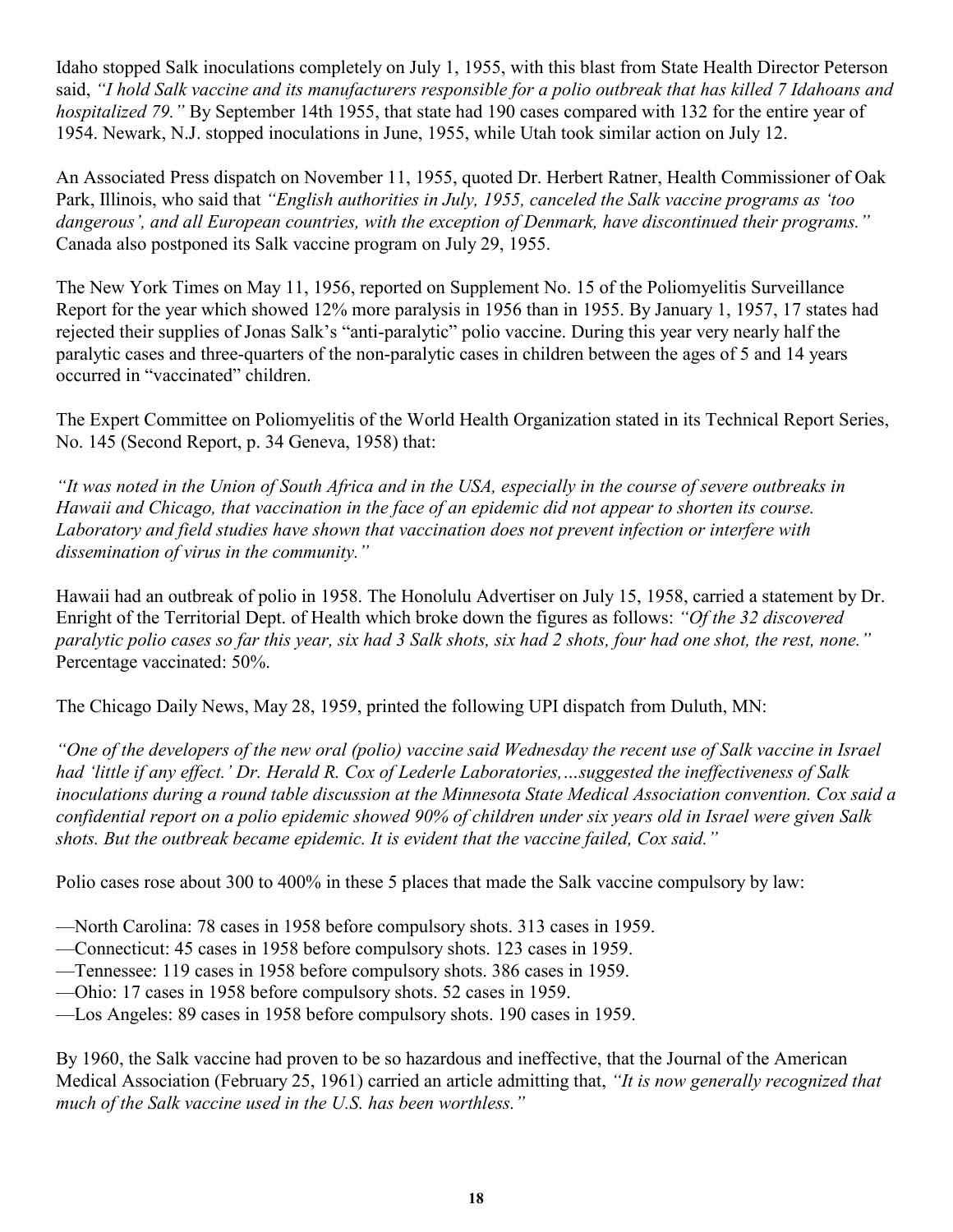In his statement submitted to the House of Representatives Sub-Committee on Health and Environment, 94th Congress, Dr. Thomas E. Baynes (Assistant Professor of Law at Nova University Law Center, Fort Lauderdale, FL, under a contract with HEW, CDC, No. 39204) reported to our elected officials that:

*"… In 1949, a polio vaccine was only a dream…now that dream has turned into a nightmare… The extent of litigation from vaccine injuries in humans had been minimal until the advent of the Salk and Sabin vaccines…Resultant litigation from vaccine injuries will require a reevaluation of current efforts to immunize vast numbers of people from communicable diseases."*

#### **WAS THERE REALLY AN EPIDEMIC?**

Contrary to popular mythology, it's clear from these reports that the Salk vaccine had been a disaster. The next question is whether there had actually been a polio epidemic in the 1950s? To determine that question, several issues have to be examined.

First, was polio increasing or decreasing going into that decade? Perhaps because of the effectiveness of the PR campaign then—and the lingering mythology today—most people didn't know that paralytic polio was substantially declining before the vaccine had been used, with a drop of almost 20,000 cases between 1952 and 1954, for example. This was also true in England, where polio mortalities was at its height in 1950, but had declined 82 percent by 1956 before the Salk vaccinations began there.

But despite this actual decline of paralytic polio, the polio PR campaign cited for 1952, for example, that polio had peaked at 57,879 cases. This disparity was due to statistical "flim-flam": they swelled the statistics by combining the larger numbers of non-paralytic, "unspecified" and "abortive" polio cases with the dwindling numbers of paralytic cases. Almost two-thirds of this total were among the former—"non-paralytic" polio—a mild expression of symptoms no more serious than a bad cold. In the minds of millions of people—then and now—polio had meant "paralysis". But by combining paralytic cases with the various milder, non-paralytic forms, the public was misled into thinking that paralysis was sweeping the land.

Thus, before the Salk vaccine began in 1955, cases that described a wide spectrum of symptoms of the disease were combined under one name: polio. That made it look like there was an epidemic. But after the vaccine was introduced, the reverse procedure was required to *demonstrate* that there were fewer cases and that the vaccine was successful. That procedure was to fractionate all those cases into several smaller classifications.

This method of hiding paralytic cases under names other than "polio" was discussed in 1960, during a panel discussion on *The Present Status of Polio Vaccine* (reported in the Aug.&Sept./1960 issues of the Illinois Medical Journal). One of the speakers at this panel discussion was Dr. Bernard G. Greenberg, Ph.D., head of the Department of Biostatistics of the University of North Carolina School of Public Health, and former Chairman of the Commission of Evaluation and Standards of the American Public Health Association. Greenberg pointed out that after 1955, *"Coxsackie virus infection and septic meningitis [socalled 'polio twins'] have been distinguished from paralytic poliomyelitis. Prior to 1954, large numbers of these cases undoubtedly were mislabeled as paralytic polio."*

Dr. Greenberg mentioned only two polio twins. But Dr. Ralph R. Scobey, President of the Poliomyelitis Research Institute, Syracuse, N.Y., in the Archives of Pediatrics, January, 1950, listed 170 diseases of "polio-like" symptoms and effects but with different names such as *"spinal meningitis, inhibitory palsy, epidemic cholera, cholera morbus, ergotism, famine fever, billious remittent fever, spinal apoplexy, scurvy, berri-berri, pellagra, acidosis, etc."* In fact, symptoms from nutritional and toxicological factors overlap much of the "various forms" of polio.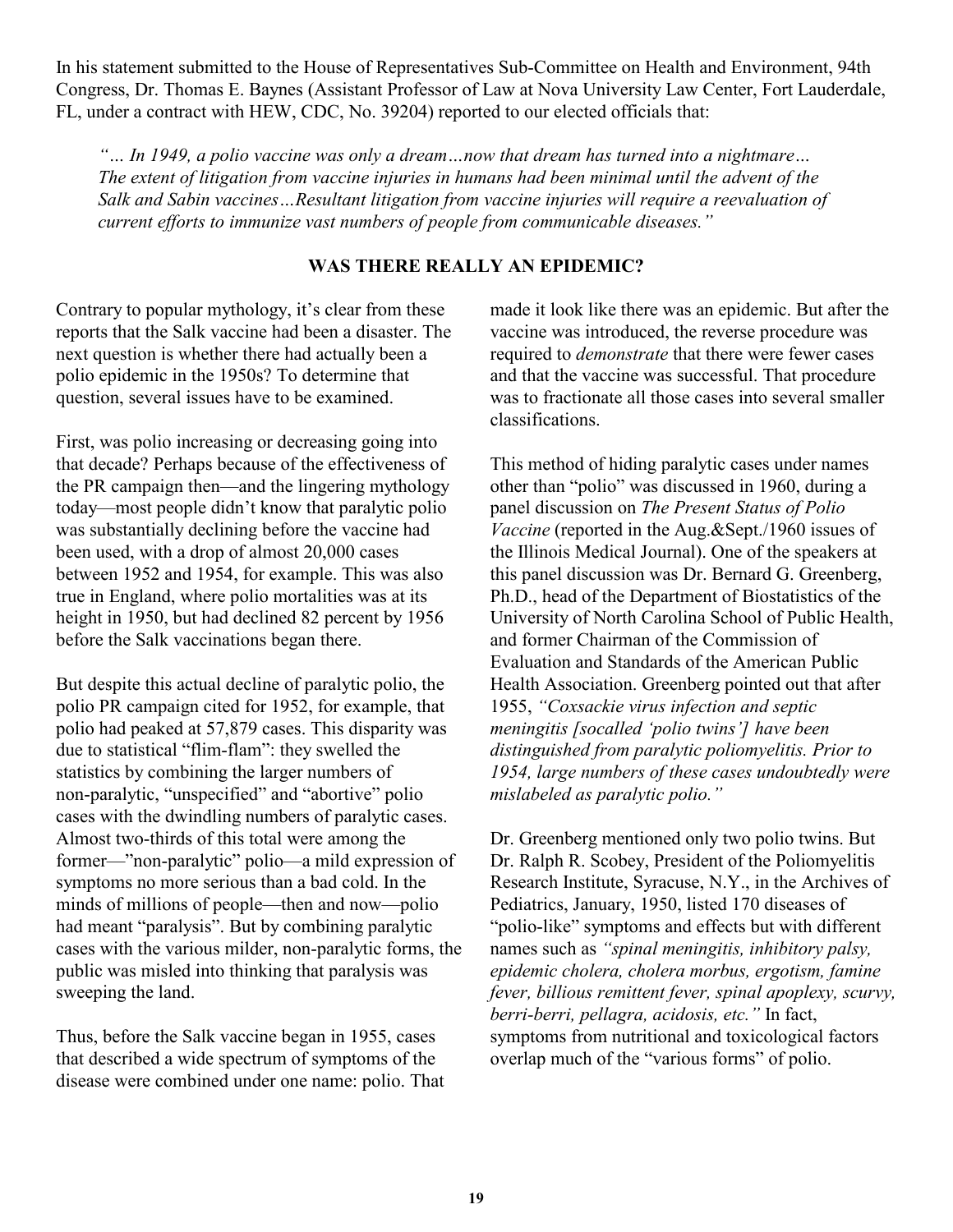Ernest B. Zeisler, M.D., in his article, *The Great Salk Vaccine Fiasco*, (Herald of Health, December, 1960) pointed out that there are over a dozen illnesses that are identical to paralytic polio. In addition, he presents a clear picture of medical guesswork that renders all polio statistics wholly unworthy of confidence:

*"No attempt was made to eliminate personal bias in making the diagnosis of poliomyelitis. There are more than a dozen illnesses due to viruses other than those of poliomyelitis, which may be 'indistinguishable from paralytic polio' except by special virus studies. A physician seeing a patient with such paralytic illness at once inquires whether or not the patient has been vaccinated with the Salk vaccine, and his diagnosis is very likely to be influenced by his reply. Inasmuch as physicians have been convinced that triple vaccination is highly effective, they will make a diagnosis of poliomyelitis if there is no history of vaccination and will make a diagnosis of one of the other diseases if there is a history of triple vaccination."*

"Paralytic polio" seemed well buried with the additional classifications. After 1955, non-paralytic polio also acquired a new name. It wasn't until the mid-1950's that new laboratory techniques of culturing viruses could distinguish polio from its clinical twins (i.e. aseptic meningitis, etc.). Since the Salk vaccine had begun to be used in 1955, the huge swing from the incidence of polio to aseptic meningitis following that year indicated that (1) prior to the vaccine, clinicians had been over-diagnosing poliomyelitis in most instances when they had really been cases of aseptic meningitis, or just cases involving a bad cold, and (2) the apparent decline in polio due to the Salk vaccine was merely an artifact of diagnostic methodology (more of which is described below). That was the conclusion of Michael B. Gregg, M.D., Deputy Director, Bureau of Epidemiology of the CDC, from personal correspondence to Barry Mesh, dated 11/23/77 (copy of signed letter available upon request).

Statistics bear out the above item (2): Non-paralytic polio diagnosis was based on subjective clinical observation, not laboratory confirmation. Doctors diagnosed 70,083 cases of non-paralytic polio between 1951 and 1960. They simply called it "polio" for the popular press. And during this time, not one case of "aseptic meningitis" was reported. After 1960, "aseptic meningitis" began to displace "non-paralytic polio". Nonparalytic polio became so rare that the MMWR stopped reporting it in 1983. What had been a (non-paralytic) polio epidemic before, is now an aseptic meningitis epidemic. These numbers were compiled from national surveillance reports from the MMWR for the years indicated:

| Date      | <b>Non-Paralytic Polio</b> | <b>Aseptic Meningitis</b> |
|-----------|----------------------------|---------------------------|
| 1951-1960 | 70,083                     |                           |
| 1961-1982 | 589                        | 102,999                   |
| 1983-1992 |                            | 117,366                   |

Thus, non-paralytic polio may have "disappeared". But thousands of children still experience the same symptoms as non-paralytic polio every year. It just goes by another name now.

At the aforementioned panel discussion in 1960, Dr. Greenberg also blew the whistle on the modified diagnostic criteria for polio. Prior to 1954, the diagnosis of spinal paralytic poliomyelitis in most health departments followed the World Health Organization definition: *"Signs and symptoms of nonparalytic polio with the addition of partial or complete paralysis of one or more muscle groups, detected on two examinations at least 24 hours*

*apart."* But beginning in 1955, the criteria changed to conform more closely to the definition used in the 1954 Salk field trials: *"Unless there is residual involvement (paralysis) at least 60 days after onset, a case of poliomyelitis is not considered paralytic."*

Obviously, more cases of paralysis had a chance to recover within 60 days, than in 24 hours. During the panel discussion, Dr. Greenberg commented, *"This change in definition meant that in 1955 we started reporting a 'new' disease, namely, paralytic polio with a longer lasting paralysis [than what was required before 1955]. As a result of these changes in both diagnosis and diagnostic methods, the rates of*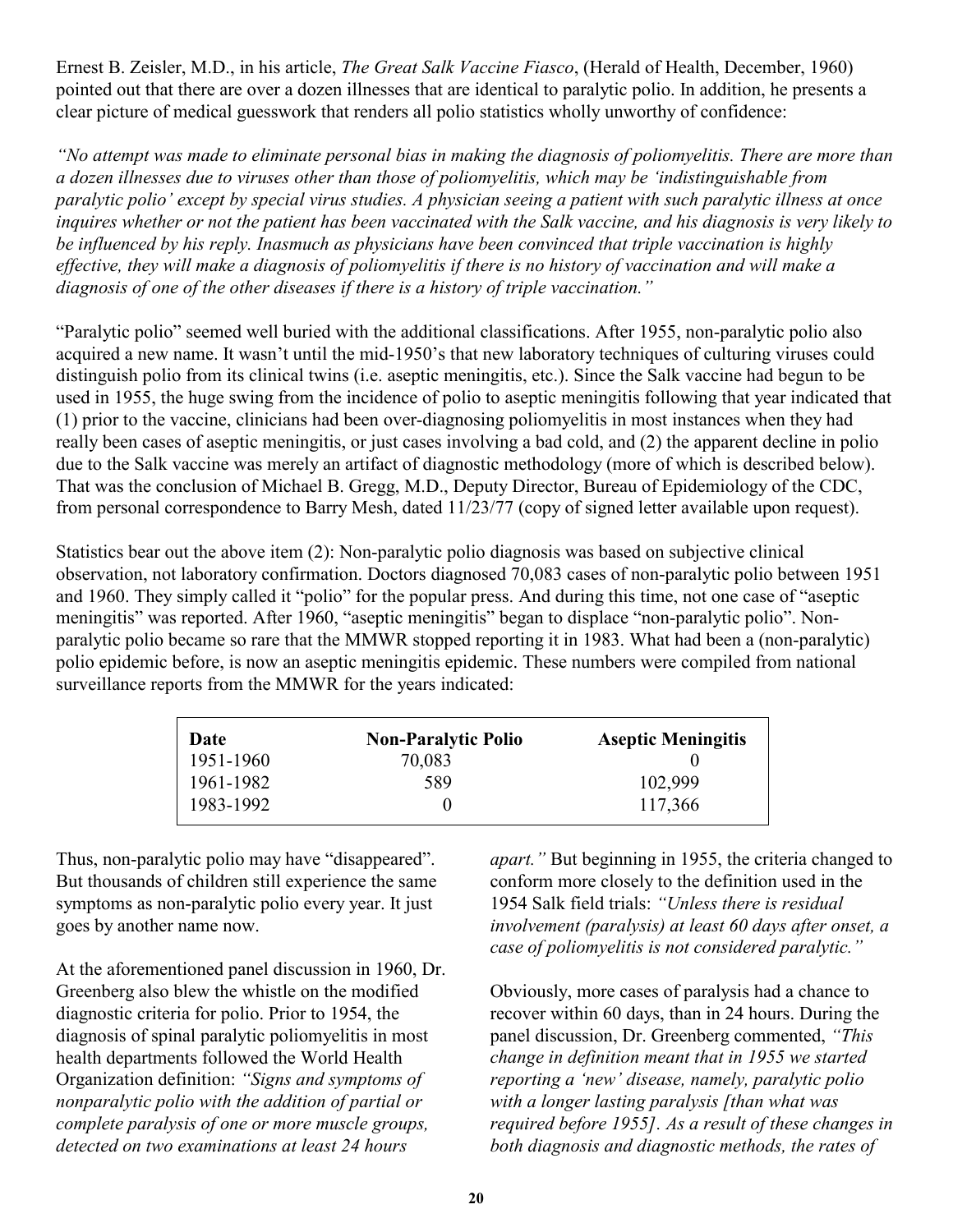*polio plummeted from the early 1950's to a low in 1957."* (a decrease of 23,500 cases from 1955 to 57.)

However, Dr. Greenberg pointed out that not even this artifactual decline could continue, after the Salk vaccine had been in widespread use for 2 years. He showed that nationally, paralytic polio increased about 50% from 1957 to 1958, and about 80% from 1958 to 1959.

Finally, the PHS redefined a "polio epidemic": Before the introduction of the Salk vaccine, only 20 cases per 100,000 population was an "epidemic". Afterwards, it required 35 per 100,000 per year. Considering all these manipulations to endow efficacy upon the Salk vaccine, to say that public health officials had moved the goal posts would be an understatement. They moved the stadium! This was not epidemiology.

Thus, polio had indeed been wiped out. But in name only.

Perhaps a good note to end this essay on is one which is emblematic of the soft science of polio diagnosis. In an article published in the Journal of Medical Biography on October 31, 2003), Armond Goldman, an emeritus professor of pediatrics at the University of Texas Medical Branch in Galveston, and three other doctors and a biostatistician, argue that President Franklin D. Roosevelt was probably paralyzed by Guillain-Barré syndrome, and not polio, as has been widely assumed. Guillain-Barré is an immune system disease that was barely recognized at the time Roosevelt lost the use of his legs. It is polio's closest mimic.

This assessment was described by Washington Post Staff Writer David Brown [[www.washingtonpost.com,](http://www.washingtonpost.com) in *Study Challenges Polio as Cause Of FDR's Illness: Researchers Blame Guillain-Barré*, October 31, 2003; Page A03] as follows:

 $\overline{\phantom{a}}$  , and the contract of  $\overline{\phantom{a}}$  , and  $\overline{\phantom{a}}$  , and  $\overline{\phantom{a}}$ 

*"Using the "attack rate" in adults recorded in a polio outbreak in 1916, and the current estimate for the rate of Guillain-Barré in adults, the researchers calculated there was a 39 percent probability that Roosevelt's paralysis was caused by polio and a 51 percent chance that it was caused by Guillain-Barré. They then applied that probability to the signs and symptoms reported by Roosevelt himself, by relatives taking care of him, and by the physicians they consulted. Some of those features-such as fever typical of polio, and paralysis that is symmetrical side-to-side in Guillain-Barré-differ greatly between the diseases, and the precise frequency of each is known. By multiplying the disease probability by the symptom probability, the Texas researchers calculated a net probability for each of the eight features of FDR's illness. Six of the eight favor a diagnosis of Guillain-Barré, according to this analysis."*

Special Acknowledgment: The above article is dedicated to the late Barry Mesh, who inspired his generation of vaccine awareness activists. As early as 1975, researcher Barry Mesh was perhaps the first to assemble the complete polio story of the 1950's. In the speeches he delivered before Natural Hygiene groups (CDs available from CFIC), he painted a starkly different picture from the popularized legend of the Salk vaccine. The sections in this article on the Salk vaccine and Dr. Sandler are based on his research, plus other sources.

———————————————————————

©2004 & 1980 by Gary Krasner

**Coalition For Informed Choice** 

**GARY KRASNER, Director** 188-34 87th Drive, #4B Holliswood, NY 11423 718-479-2939 **CFIC@NYCT.net** www.CFIC.us

"For a successful technology, reality must take precedence over public relations, for Nature cannot be fooled"...Richard P. Feynman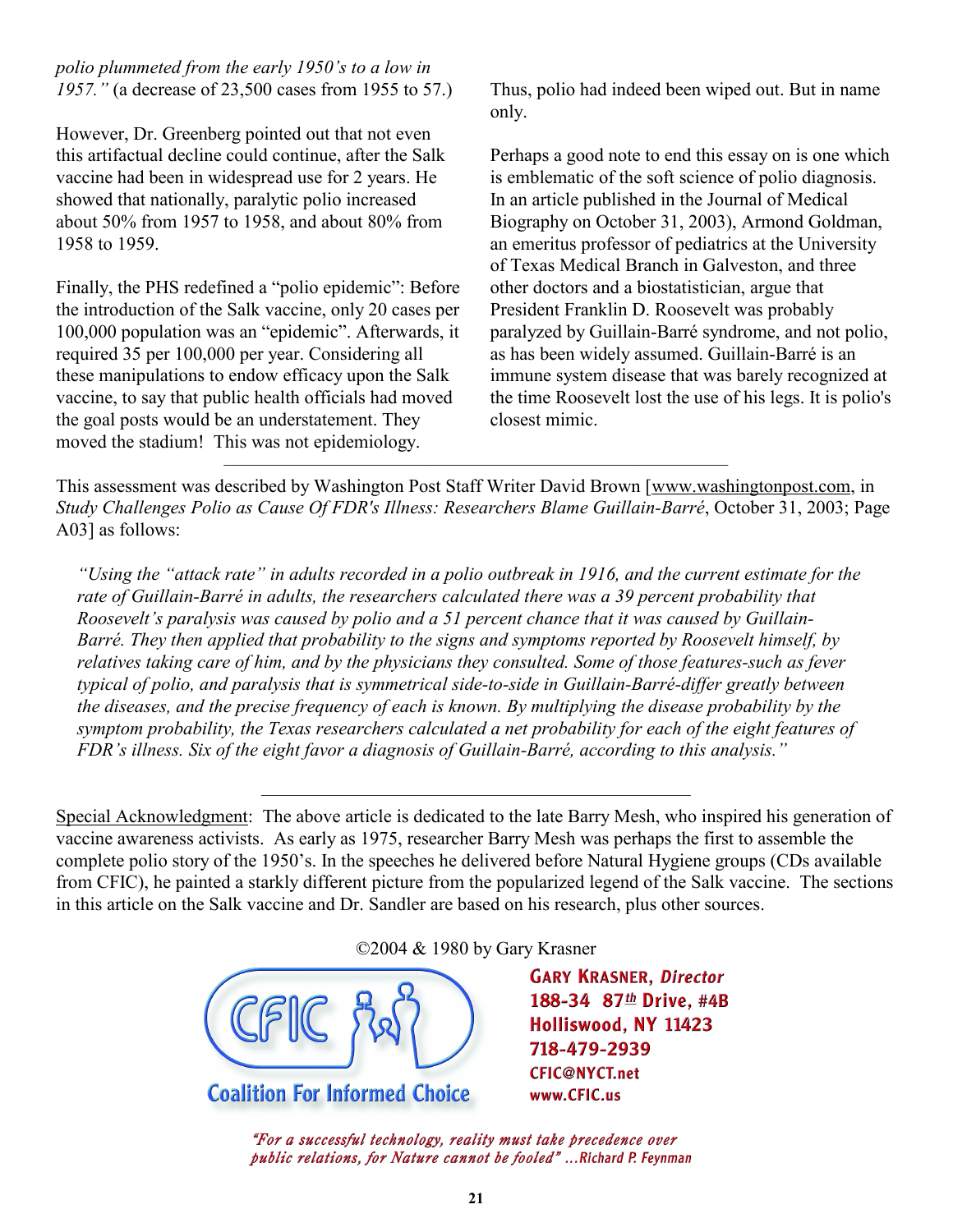#### **POSTSCRIPT #1:**

## Excerpt From, "Immunization: The Reality Behind The Myth", By Walene James, ©1988, page 26, under the section, "Polio":

The case of poliomyelitis is particularly instructive since its apparent decrease cannot be explained by such developments as sanitation, public water supplies, ventilation, etc. In fact, it is a disease that occurs only among the most civilized peoples with the highest standards of sanitation, etc., being unknown among preliterate cultures that have been relatively untouched by civilization.

Jonas Salk, the discoverer of the Salk polio vaccine, has been called the "twentieth-century miraclemaker" and the savior of countless lives. (W6) We read glowing reports of the dramatic decrease in poliomyelitis in the United States as a result of the Salk vaccine. For instance, the Virginia State Department of Health distributes a folder which tells us that polio vaccines have reduced the incidence of polio in the United States from 18,000 cases of paralytic polio in 1954 to fewer that 20 in 1973-78. A recent article in Modern Maturity states that in 1953, there were 15,600 cases of paralytic polio in the United States; by 1957, due to the Salk vaccine, the number had dropped to 2,499. (W7)

During the 1962 Congressional Hearings on HR 10541, Dr. Bernard Greenberg, head of the Department of Biostatistics of the University of North Carolina School of Public Health, testified that not only did polio increase substantially (50 percent from 1957 to 1958 and 80 percent from 1958 to 1959) after the introduction of mass and frequently compulsory immunization programs, but statistics were manipulated and statements made by the Public Health Service to give the opposite impression. (W8)

For instance, in 1957 a spokesman for the North Carolina Health Department made glowing claims for the efficacy of the Salk vaccine, showing how polio steadily decreased from 1953 to 1957. His figures were challenged by Dr. Fred Klenner who pointed out that it wasn't until 1955 that a single person in the state received a polio vaccine injection. Even then injections were administered on a very limited basis because of the number of polio cases resulting from the vaccine. It wasn't until 1956 "that polio vaccinations assumed 'inspiring' proportions." The 61 percent drop in polio cases in 1954 was credited to the Salk vaccine when it wasn't even in the state! By 1957 polio was on the increase. (W9)

Other ways polio statistics were manipulated to give the impression of the effectiveness of the Salk vaccine were: (1) Redefinition of an epidemic: More cases were required to refer to polio as epidemic after the introduction of the Salk vaccine (from 20 per 100,000 to 35 per 100,000 per year). (2) Redefinition of the disease: In order to qualify for classification as paralytic poliomyelitis, the patient had to exhibit paralytic symptoms for at least 60 days after the onset of the disease. Prior to 1954 the patient had to exhibit paralytic symptoms for only 24 hours! Laboratory confirmation and the presence of residual paralysis were not required. After 1954 residual paralysis was determined 10 to 20 days and again 50 to 70 days after the onset of the disease. Dr. Greenberg said that "this change in definition meant that in 1955 we started reporting a new disease, namely, paralytic poliomyelitis with a longer lasting paralysis." (3) Mislabeling: After the introduction of the Salk Vaccine, "Cocksackie virus and aseptic meningitis have been distinguished from paralytic poliomyelitis," explained Dr. Greenberg. "Prior to 1954 large numbers of these cases undoubtedly were mislabeled as paralytic polio." (W10)

Another way of reducing the incidence of disease by way of semantics—or statistical artifact, as Dr. Greenberg calls it—is simply to reclassify the disease. From the Los Angeles County Health Index: Morbidity and Mortality, Reportable Diseases, we read the following: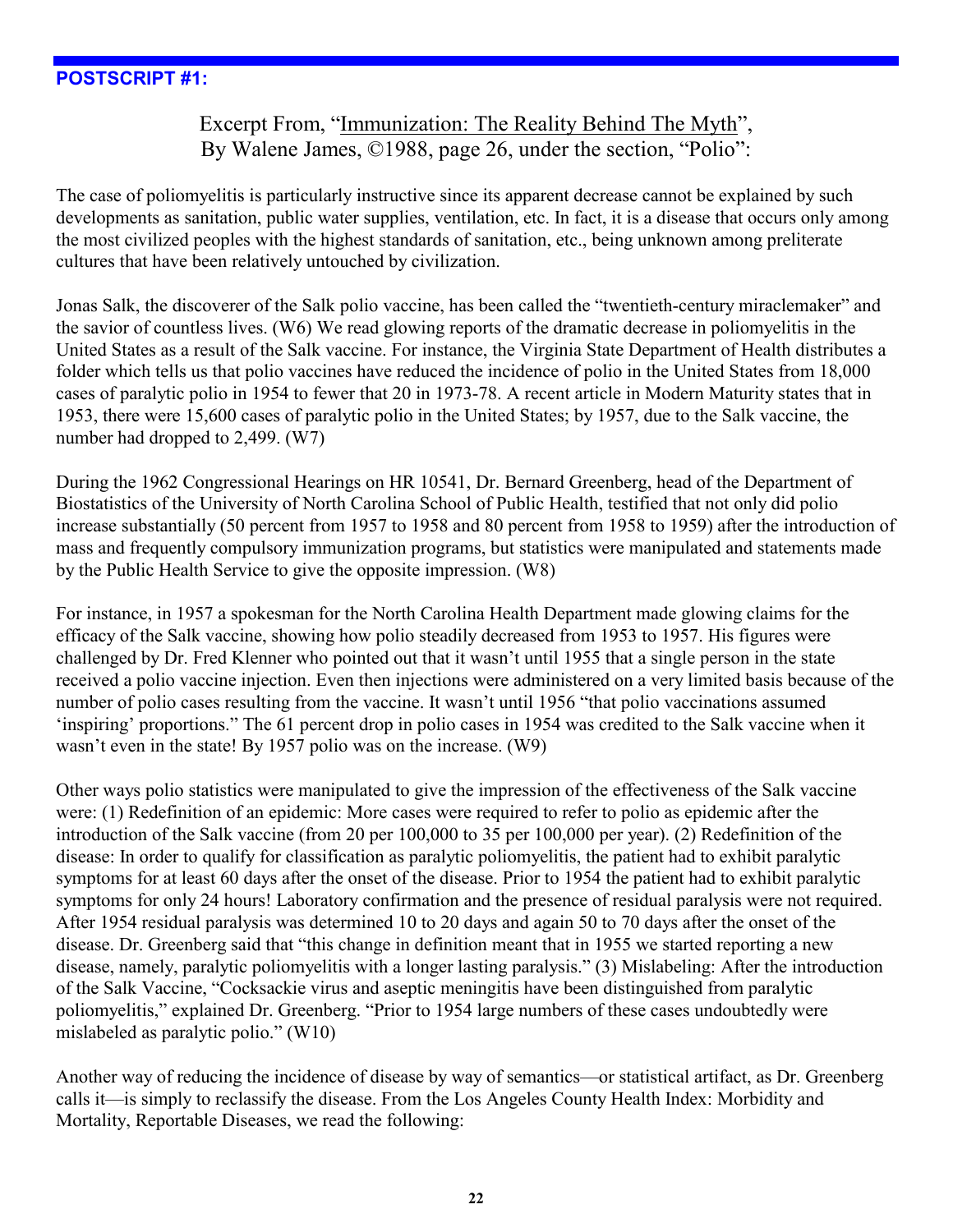| <b>Viral Meningitis or</b> |                           |              |  |
|----------------------------|---------------------------|--------------|--|
| Date                       | <b>Aseptic Meningitis</b> | <b>Polio</b> |  |
| July 1955                  | 50                        | 273          |  |
| <b>July 1961</b>           | 161                       | 65           |  |
| <b>July 1963</b>           | 151                       | 31           |  |
| Sept.1966                  | 256                       | $\varsigma$  |  |

The reason for this remarkable change is stated in this same publication: "Most cases reported prior to July 1, 1958, as non-paralytic poliomyelitis are now reported as viral or aseptic meningitis." (W11) In Organic Consumer Report (March 11, 1975) we read, "In a California Report of Communicable Diseases, polio showed a zero count, while an accompanying asterisk explained, "All such cases now reported as meningitis."

There have been at least three major polio epidemics in the United States, according to Dr. Christopher Kent. "One occurred in the teens, another in the late thirties, and the most recent in the fifties." The first two epidemics simply went away like the old epidemics of plague. Around 1948, the incidence of polio began to soar. (Interestingly, this is when pertussis—whooping cough-vaccine appeared, Dr. Kent points out.) It reached a high in 1949, with 43,000 cases, but by 1951 had dropped to below 28,000. In 1952, when a government subsidized study of polio vaccine began, the rate soared to an all-time high of well over 55,000 cases. After the study, the number of cases dropped again and continued to decline as they had in the previous epidemics. "This time, however, the vaccine took the credit instead of nature." (W12)

The cyclical nature of polio is again illustrated by the remarks of Dr. Alec Burton at the 1978 meeting of the Natural Hygiene Society in Milwaukee, Wisconsin. Some years ago at the University of New South Wales in Australia, statistics were compiled which showed that the polio vaccine in use at the time had no influence whatsoever on the polio epidemic. Polio comes in cycles anyway, Dr. Burton said, and when it has been "conquered" by vaccines, and a disease with identical symptoms continues to appear, doctors look for a new virus because they know the old one has been "wiped out." "And the game goes on," he added. (W13)

When Dr. Robert Mendelsohn was asked about the possibility of childhood diseases—particularly polioreturning if the vaccinations were stopped, he replied: "Doctors admit that forty percent of our population is not immunized against polio. So where is polio? Diseases are like fashions; they come and go, like the flu epidemic of 1918." (W14)

On a 1983 Donahue Show ("Dangers of Childhood Immunizations," Jan.12), Dr. Mendelsohn pointed out that polio disappeared in Europe during the 1940s and 1950s without mass vaccination, and that polio does not occur in the Third World where only 10 percent of the people have been vaccinated against polio or anything else.

Returning to the congressional hearings referred to earlier (HR 10541), we read that in 1958 Israel had a major "type I" polio epidemic after mass vaccinations. There was no difference in protection between the vaccinated and the unvaccinated. In 1961, Massachusetts had a "type III" polio outbreak and "there were more paralytic cases in the triple vaccinates than in the unvaccinated." (W15)

Testimony at these same hearings from Herbert Ratner, M.D., pointed out that because poliomyelitis is such a low-incidence disease, this complicates the evaluation of a vaccine for it. He also said that there is "a high degree of acquired immunity and many natural factors preventing the occurrence of the disease . . . in the Nation at large."  $(W16)$ 

Dr. Moskowitz adds that the virulence of the poliovirus was low to begin with. "Given the fact that the poliovirus was ubiquitous before the vaccine was introduced, and could be found routinely in samples of city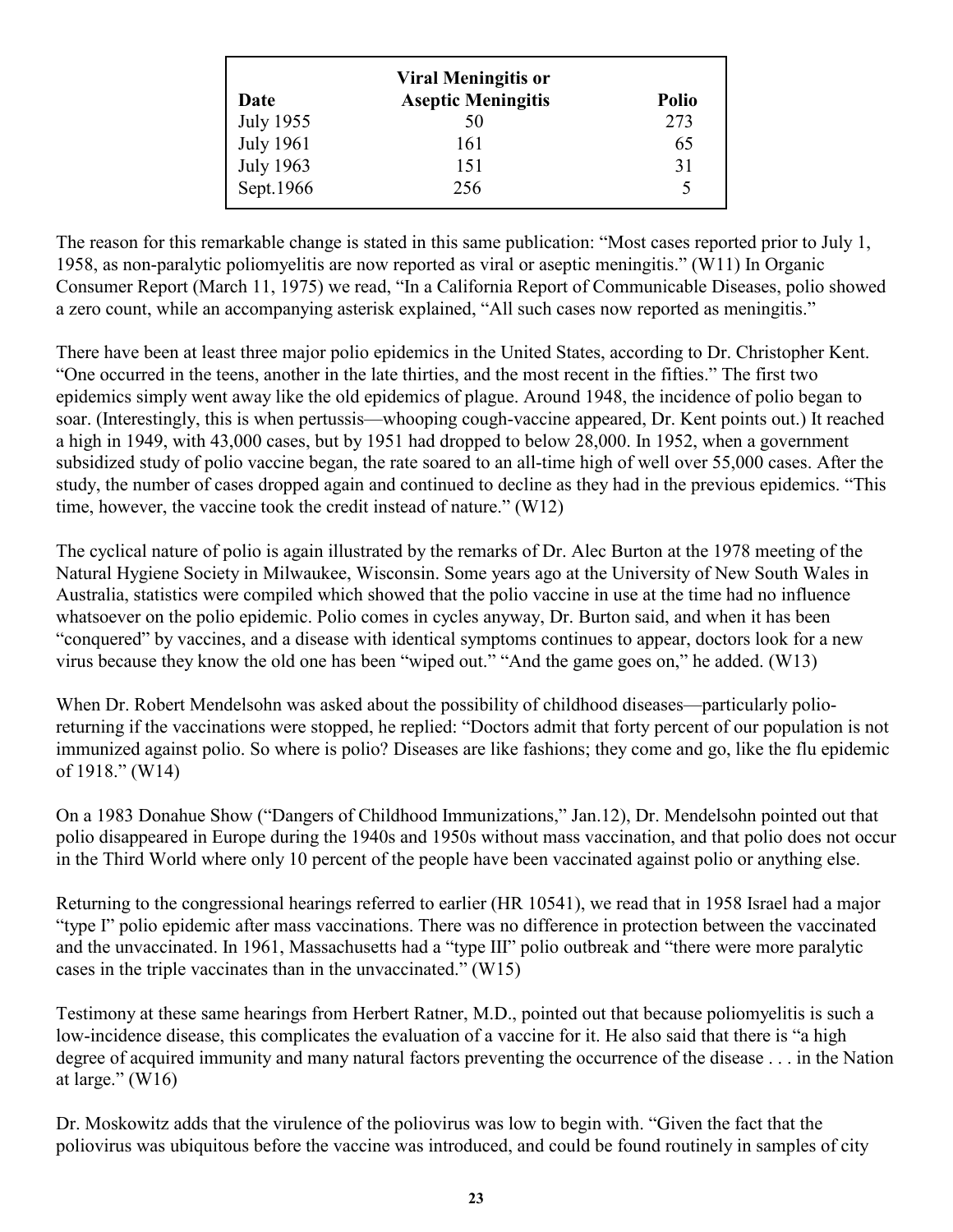sewage whenever it was looked for, it is evident that effective, natural immunity to poliovirus was already as close to being universal as it can ever be, and "*a fortiori"* no artificial substitute could ever equal or even approximate that result." (W17)

#### References:

W6. Joan S. Wixen, "Twentieth-century miraclemaker," Modern Maturity, Dec. 1984-Jan. 1985, p.92. W7. Ibid.

W8. Hearings before the Committee on Interstate and Foreign Commerce, House of Representatives, Eighty-Seventh Congress, Second Session on H.R. 10541, May 1962, p.94

W9. "The Disturbing Question of the Salk Vaccine," Prevention, Sept. 1959, p.52

W10. Hearings on H.R. 10541, op. cit., pp.94, 96, 112.

W11. Christopher Kent, D.C., Ph.D., "Drugs, Bugs, and Shots in the Dark," Health Freedom News, Jan.1983, p.26.

W12. Ibid.

W13. Alec Burton, O.D., "The Fallacy of the Germ Theory of Disease," talk given at the convention of the National Hygiene Society, Milwaukee, WI, 1978.

W14. Interview with Robert Mendelsohn, M.D., The Herbalist New Health, July 1981, p.61.

W15. Hearings on 10541, op. cit., p.113.

W16. Ibid. pp.89, 94.

W17. Richard Moskowitz, M.D., The Case Against Immunizations, reprinted from the Journal of the American Institute of Homeopathy, vol.76, March 1983, p.21.

## **POSTSCRIPT #2:**

## Dr. Viera Scheibner, a Principal Research Scientist (Retired) in Australia and noted critic of vaccination, wrote in 1999:

Polio has not been eradicated by vaccination, it is lurking behind a redefinition and new diagnostic names like viral or aseptic meningitis. When the first, injectable, polio vaccine was tested on some 1.8 million children in the United States in 1954, within 9 days there was huge epidemic of paralytic polio in the vaccinated and some of their parents and other contacts. The US Surgeon General discontinued the trial for 2 weeks. The vaccinators then put their heads together and came back with a new definition of poliomyelitis. The old, classical, definition: a disease with residual paralysis which resolves within 60 days has been changed to a disease with residual paralysis which persists for more than 60 days. Knowing the reality of polio disease, this nifty but dishonest administrative move excluded more than 90% of polio cases from the definition of polio. Ever since then, when a polio-vaccinated person gets polio, it will not be diagnosed as polio, it will be diagnosed as viral or aseptic meningitis. According to one of the 1997 issues of the MMWR, there are some 30,000 to 50,000 cases of viral meningitis per year in the United States alone. That's where all those 30,000—50,000 cases of polio disappeared after the introduction of mass vaccination. One must also be aware that polio is a man-made disease since those well-publicized outbreaks are misrepresented that those huge outbreaks were causally linked to intensified diphtheria and other vaccinations at the relevant time. They even have a name for it: provocation poliomyelitis.

JAMA (1993) published that the fall in the incidence of Hib meningitis occurred in the age group below the age of one year at the time when none of the Hib vaccines were even licensed for that age group. The recent outbreaks of meningitis in the US College students can be clearly linked to the enforced MMR vaccination as a condition for enrolment to Colleges in the U.S.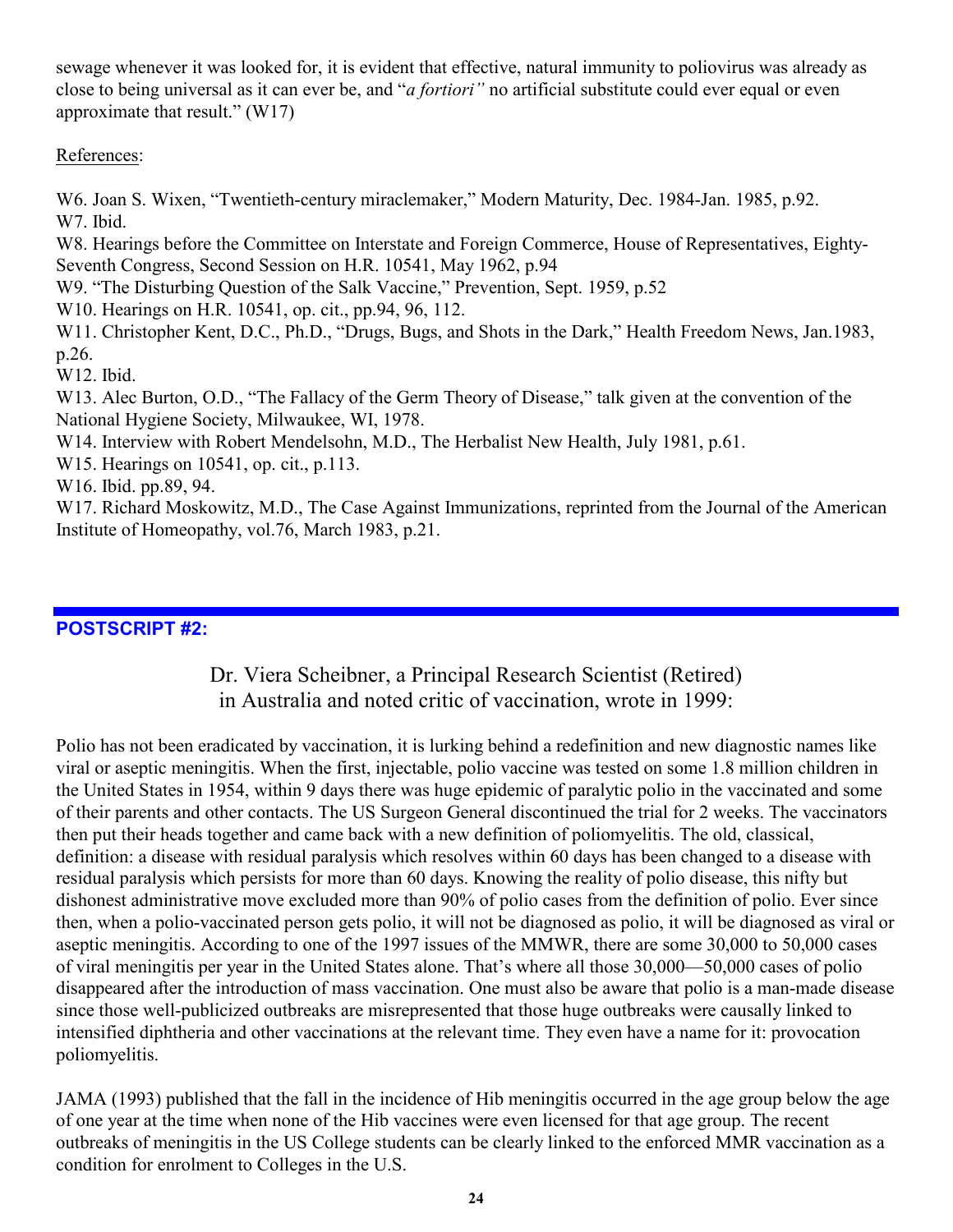## Neurological Complications of Vaccinations By Charles M. Poser, M.D., FRCP

Neurological complications of immunizations have been recorded in the medical literature for many years, yet many physicians fail to recognize their clinical manifestations and identify their etiology. This is due in part to their rarity, and to the wellpublicized, overriding public health benefits that make these complications easily overlooked. Yet they can be devastating despite the fact that early treatment is often successful.

A great deal of knowledge regarding their pathogenesis has accumulated over the years based on the existence of excellent animal models of the human disease, acute disseminated encephalomyelitis, the commonest neurological manifestation of an adverse immune response to vaccines. Experimental allergic encephalomyelitis and neuritis faithfully reproduce the pathologic alterations of the nervous system that may complicate immunizations.

Adverse reactions involving the nervous system from a wide variety of immunizations result from the same pathogenetic mechanism. They may affect any and all parts of the central and peripheral nervous systems. With rare exceptions, e.g. rubella immunization, the nature of the vaccine does not seem to influence the nature of the response.

Thus the nervous system ailments include many different clinical forms, ranging from the classic acute disseminated encephalomyelitis to aseptic meningoencephalitis. In rare instances, in the case of live viruses, e.g. polio and smallpox, an actual infection by the virus itself may ensue. Many different vaccinations involving many different sites in the nervous system have been reported. This is particularly true of vaccines commonly used in children against measles, varicella and rubella.

The pathogenetic mechanism is as follows: the primary effect of the hyperergic (immune) reaction is on the small blood vessels of the nervous system, usually capillaries, but occasionally involving arterioles and venules; in exceptional circumstances,

even major arteries such as the carotid may be affected. The vasculopathy may cause vessel obstruction and ischemia, a stroke. Rupture of the vessel wall results in hemorrhage.

More commonly, however, there is alteration of the blood-brain barrier, exsudation of water and edema (swelling) of nervous tissue. Inflammation and disorganization of the myelin lamellae (layers) and destruction of myelin may ensue but are not obligatory. In some cases, there is sufficient red blood cell diapedesis (migration through the vessel wall) to produce what is known as acute hemorrhagic leukoencephalopathy, which despite its awesome appearance is usually responsive to vigorous treatment.

The extent of pathological involvement of nervous tissue also varies greatly, as seen in vaccination against measles, mumps and varicella. In infants, brain swelling, also known as congestive edematous encephalopathy, may be the only complication, a condition that often responds dramatically to treatment with corticosteroids. It occurs most commonly in vaccination against smallpox.

The diagnosis of acute disseminated encephalomyelitis, the commonest complication of vaccinations in both children and adult, has been aided by magnetic resonance imaging (MRI). The pictures are reasonably characteristic, yet, unfortunately, despite many published descriptions, these images are not always correctly interpreted, and are often misread as those of multiple sclerosis.

There is also some confusion in terminology: "encephalitis" and "meningoencephalitis" refer to actual invasion of the brain by a virus, while "encephalopathy" is a generic term that simply describes a pathological condition of the brain; "encephalomyelitis" refers to an "allergic" or immune reaction of the nervous system. It is the latter term that should be generally used for the nervous system complications of vaccinations.